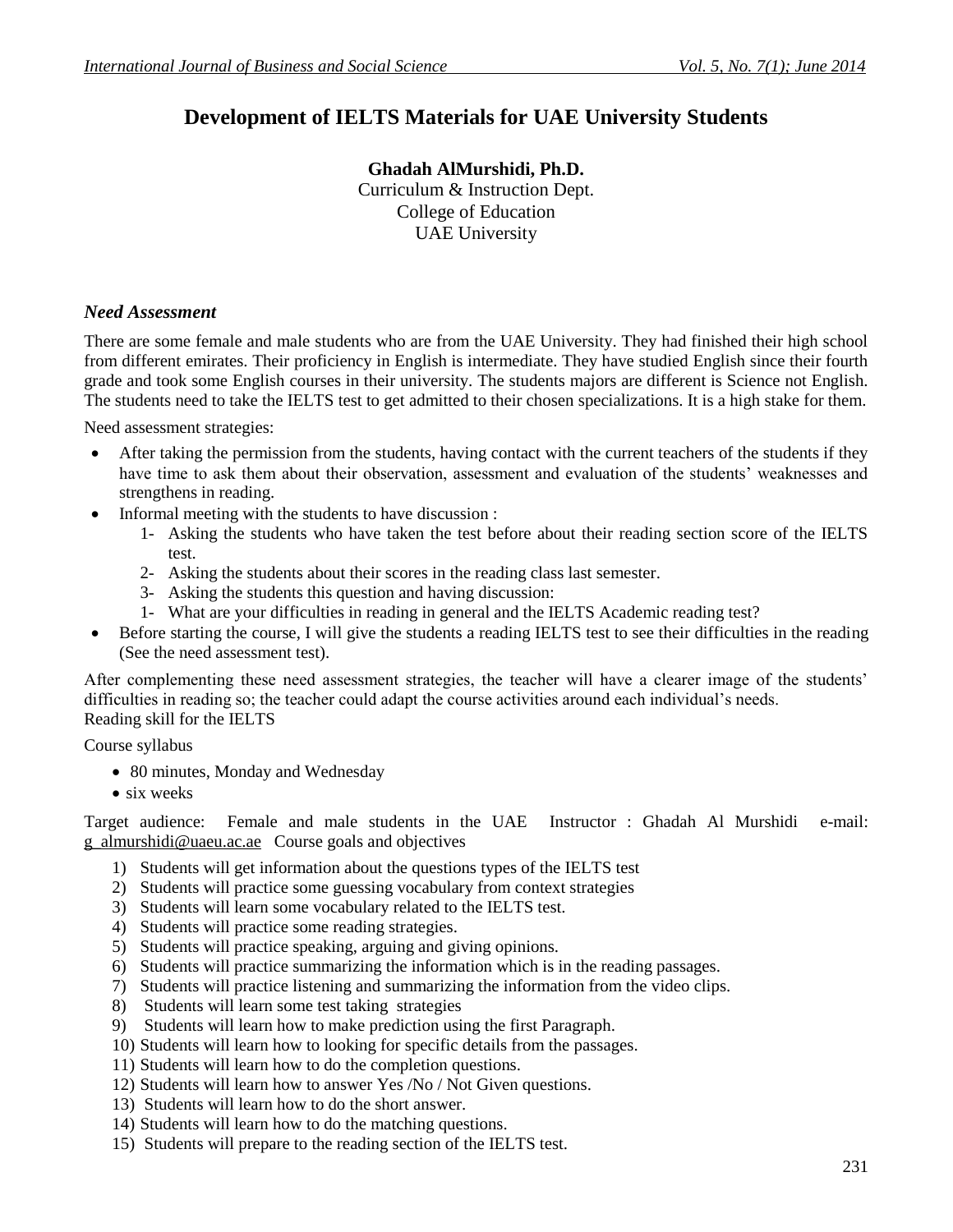# Course Materials

- Reading passages and different types of questions from different websites:
- 1- [http://www.ielts-exam.net/index.php?option=com\\_content&task=view&id=109&Itemid=40](http://www.ielts-exam.net/index.php?option=com_content&task=view&id=109&Itemid=40)
- 2- <http://www.monash.edu.au/lls/llonline/writing/science/paragraphs/1.2.xml>
- 3- [http://www.cambridgeesol.org/teach/ielts/academic\\_reading/data/AC%20R%20Sample%20Task%20Typ](http://www.cambridgeesol.org/teach/ielts/academic_reading/data/AC%20R%20Sample%20Task%20Type%207%20Task.pdf) [e%207%20Task.pdf](http://www.cambridgeesol.org/teach/ielts/academic_reading/data/AC%20R%20Sample%20Task%20Type%207%20Task.pdf)
- 4- <http://www.aippg.com/ielts/downloads/Academic%20Reading%20ielts.pdf>
- 5- <http://www.gter.net/news/html/200506/1119549921.html>
- 6- [http://www.cambridgeesol.org/teach/ielts/academic\\_reading/data/AC%20R%20Sample%20Task%20Typ](http://www.cambridgeesol.org/teach/ielts/academic_reading/data/AC%20R%20Sample%20Task%20Type%208%20Task.pdf) [e%208%20Task.pdf](http://www.cambridgeesol.org/teach/ielts/academic_reading/data/AC%20R%20Sample%20Task%20Type%208%20Task.pdf)
- 7- <http://education.kulichki.net/lang/ieread.html>
- 8- [http://www.world-english.org/ielts\\_reading.pdf](http://www.world-english.org/ielts_reading.pdf)
- Video clips from http://www.youtube.com
- 1- <http://www.youtube.com/watch?v=tPFQMRx2l3Y>
- 2- http://www.youtube.com/watch?v=S336\_9YaR54
- 3- http://www.youtube.com/watch?v=bffp7Sr5IBc
- 4 http://www.youtube.com/watch?v=17L5S7Kk7Cc
- 5 http://www.youtube.com/watch?v=yIURbmJZxIg&feature=related
- 6 http://www.youtube.com/watch?v=ZeYRxlP4YEQ

7-http://www.youtube.com/watch?v=iEXWG6d6aoc&feature=PlayList&p=BEA3E1572D7369F6&index=10

• Vocabulary lists from the reading passages

Course Requirements Students are expected to

- 1) Attend the classes.
- 2) Participate in the class activities and discussion.
- 3) Take two reading tests which are similar to the IELTS test.
- 4) Complete the assignments.

# Grading Policy

| Two tests           | 40 % (20 % for each) |
|---------------------|----------------------|
| Assignments         | 30<br>$\%$           |
| Class participation | 15 %                 |
| Attendance          | 15<br>%              |
|                     | 100 %                |

Note : two absences will affect in your overall grades.

Course Grade based on Total Points (100)

A 100-95

- A- 94-90
- B+ 89-85
- B 84-80
- B- 79-76
- C 75-70
- C- 69-66
- D 65-60

F 59-0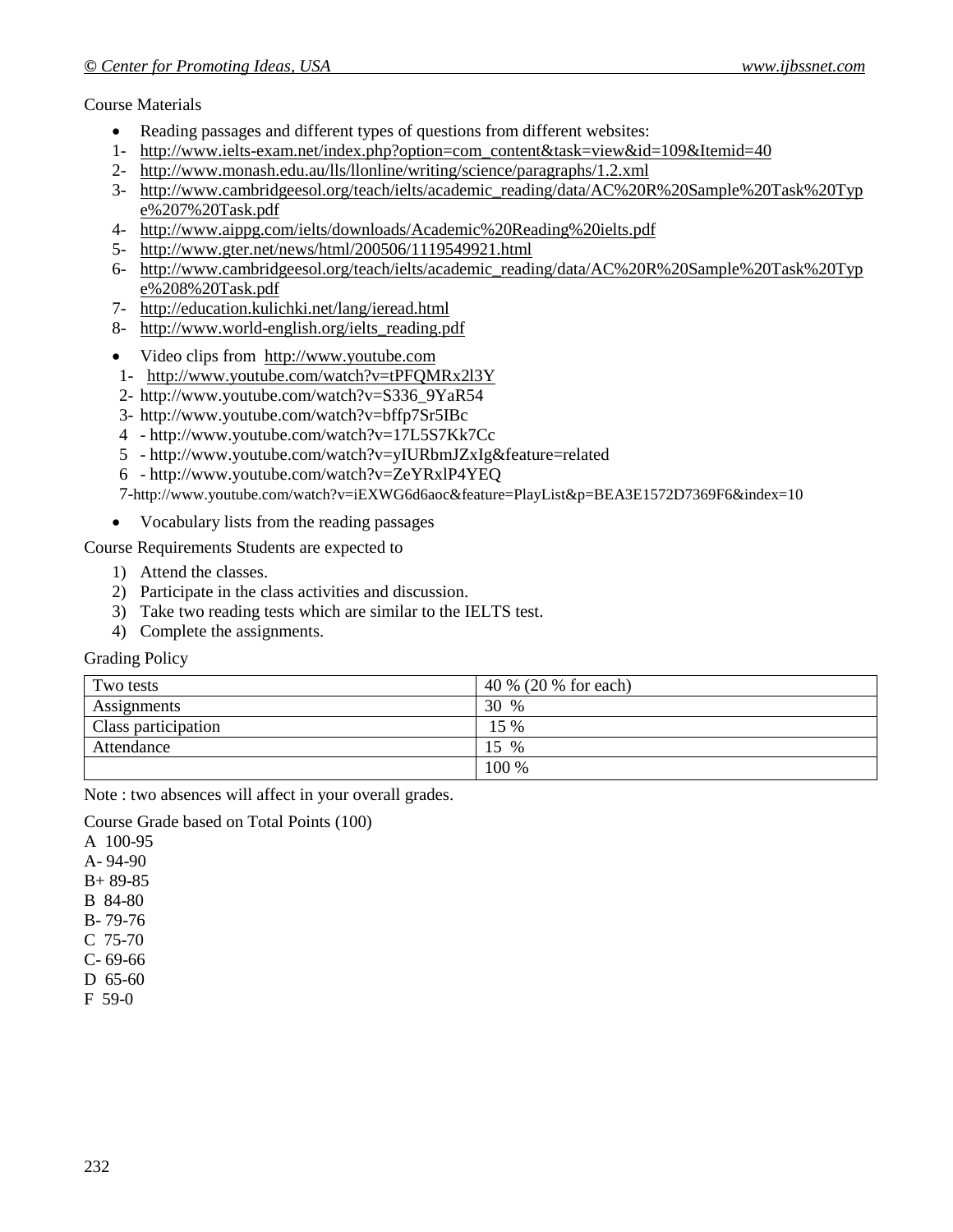| Week           | Day | Reading topic                            | Strategy and         | assignments          |
|----------------|-----|------------------------------------------|----------------------|----------------------|
|                |     |                                          | question type        |                      |
| $\mathbf{1}$   | M   | overview and frequent questions (reading | Using the First      | Finding the topic    |
|                |     | section in the IELTS test)               | Paragraph to Make    | sentence             |
|                |     | Obsessive-compulsive disorder (OCR)      | Predictions          | Cystic fibrosis      |
| 1              | W   | The motor car                            | The passage heading  | The passage          |
|                |     |                                          | S                    | headings             |
|                |     |                                          |                      | Rising sea           |
| $\overline{2}$ | M   | Obsessive-compulsive disorder (OCR)      | Looking for Specific | Looking for Specific |
|                |     |                                          | Details              | Details              |
| $\overline{2}$ | W   | The government subsidies to farmers      | Multiple-choice      | Multiple-choice      |
|                |     |                                          | (Specific            | (Specific            |
|                |     |                                          | information)         | information)         |
| 3              | M   | Personal time management                 | Sentence             | Sentence             |
|                |     |                                          | Completion           | Completion           |
|                |     |                                          | questions            | questions            |
| 3              | W   | The dander of the smoking                | Yes/No/Not Given     | Yes/No/Not Given     |
| $\overline{4}$ | M   | The Royal Society Journal                | True/False / Not     | True/False / Not     |
|                |     |                                          | Given                | Given                |
| $\overline{4}$ | W   | <b>Hearing</b> problems                  | Short answers        | Short answers        |
| 5              | M   | Lessons from the Titanic                 | Matching (cause      | Matching (cause      |
|                |     |                                          | and effect)          | and effect)          |
| 5              | W   | Greying population stays in the pink     | Matching             | Matching             |
|                |     |                                          | (description)        | (description)        |
| 6              | M   | Reading test 1                           |                      |                      |
| 6              | W   | Reading test 2                           |                      |                      |

#### General Course Outline

### Lesson Plan: Week 1 Day 1

| Reading topic                                           | Strategy and question            | assignments       |
|---------------------------------------------------------|----------------------------------|-------------------|
|                                                         | type                             |                   |
| overview and frequent questions (reading section in the | Using the First                  | Finding the topic |
| IELTS test)<br>Obsessive-compulsive disorder $(OCR)$    | Paragraph to Make<br>Predictions | sentence          |
|                                                         |                                  | Cystic fibrosis   |

### **Objectives:**

- 1- Students have an overview of the IELTS reading section test.
- 2- Students will learn some new vocabulary.
- 3- Students will be able to make predictions about the topic of a reading passage.
- 4- Students will be able to recognize the organization of a passage.

## **Materials:**

- 1) Information cards
- 2) Transparency of the paragraph
- 3) Handout of the paragraph and questions

# **Procedure:**

**A-** The teacher will give the students some information about the IELTS reading section**.**

The IELTS Academic Reading Test has 3 sections. Each section consists of a reading passage and 13 or 14 questions. There are 40 questions in total. The students have 60 minutes to finish the test. The students should transfer their answers immediately to the answer sheet because there is no extra time for that. The all passages' length together can be between 2000 and 2750 words. Section 1 may be easier than the other sections.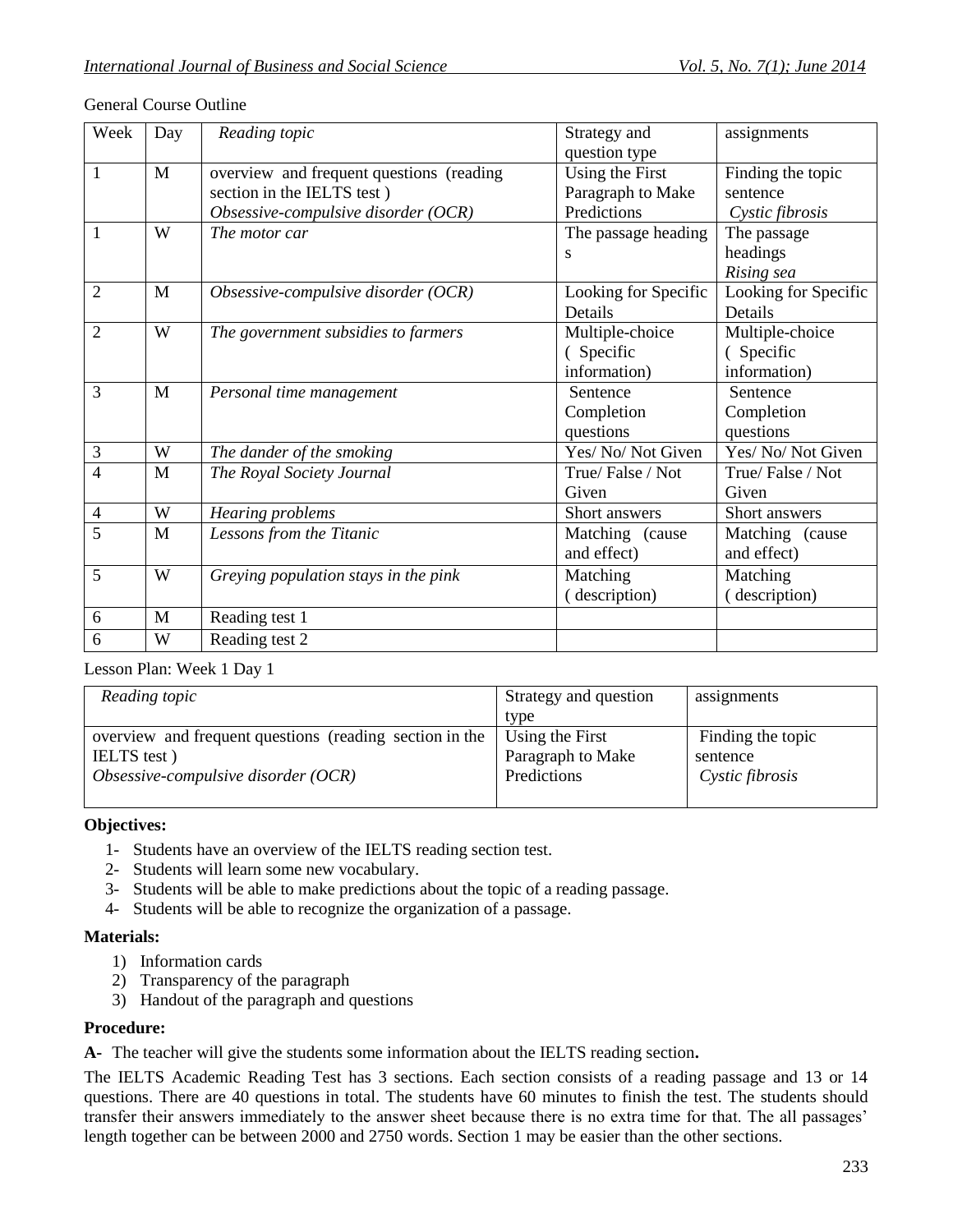**B-** The teacher will design frequent questions cards about the test. The teacher will ask the students to choose a card and try to answer the question if he/she knows the answer. Then they will discuss it with the whole class.

# Q1

What are the questions types that I will see in the reading section?

Answer 1

- multiple choice
- short answer
- sentence completion
- notes/summary/diagram/flow chart completion
- choosing from a heading bank to identify paragraphs or parts of the text
- identification of writers opinions/ideas yes/no/not given
- identification of information in the text yes/no/not given OR true/false/not given
- classification
- matching lists or phrases

#### Q2 - From where are the texts taken?

#### Answer 2

Texts are taken from magazines, journals, books and newspapers. They are not specialized knowledge of a subject.

Q3- What reading skills are tested in the IELTS Academic Reading section ?

#### Answer 3

- identify the writer's overall purpose and/or target audience
- identify and follow key arguments in a text
- identify opinions and attitudes
- identify facts
- locate specific information
- read for detailed information
- extract relevant information
- distinguish the main idea from supporting detail
- recognise key points for a summary
- group pieces of information in a text in accordance with specific criteria
- transfer information from text into a diagram or chart
- make inferences
- use correct spelling and correct grammar in their answers

### Q4\_ What is skimming?

# Answer 4

We skim a text when we just look at the headings and subheadings and the first lines of each paragraph. We may notice key words that are repeated throughout the text. Our purpose is to understand the general idea of the text.

### Q5- What is scanning?

#### Answer 5

We scan a text when we are looking for specific information or specific words. We ignore information that is not relevant. We use this technique when a question asks for specific factual information. It is also a useful strategy when we need to find the section of a text about which a question is asked.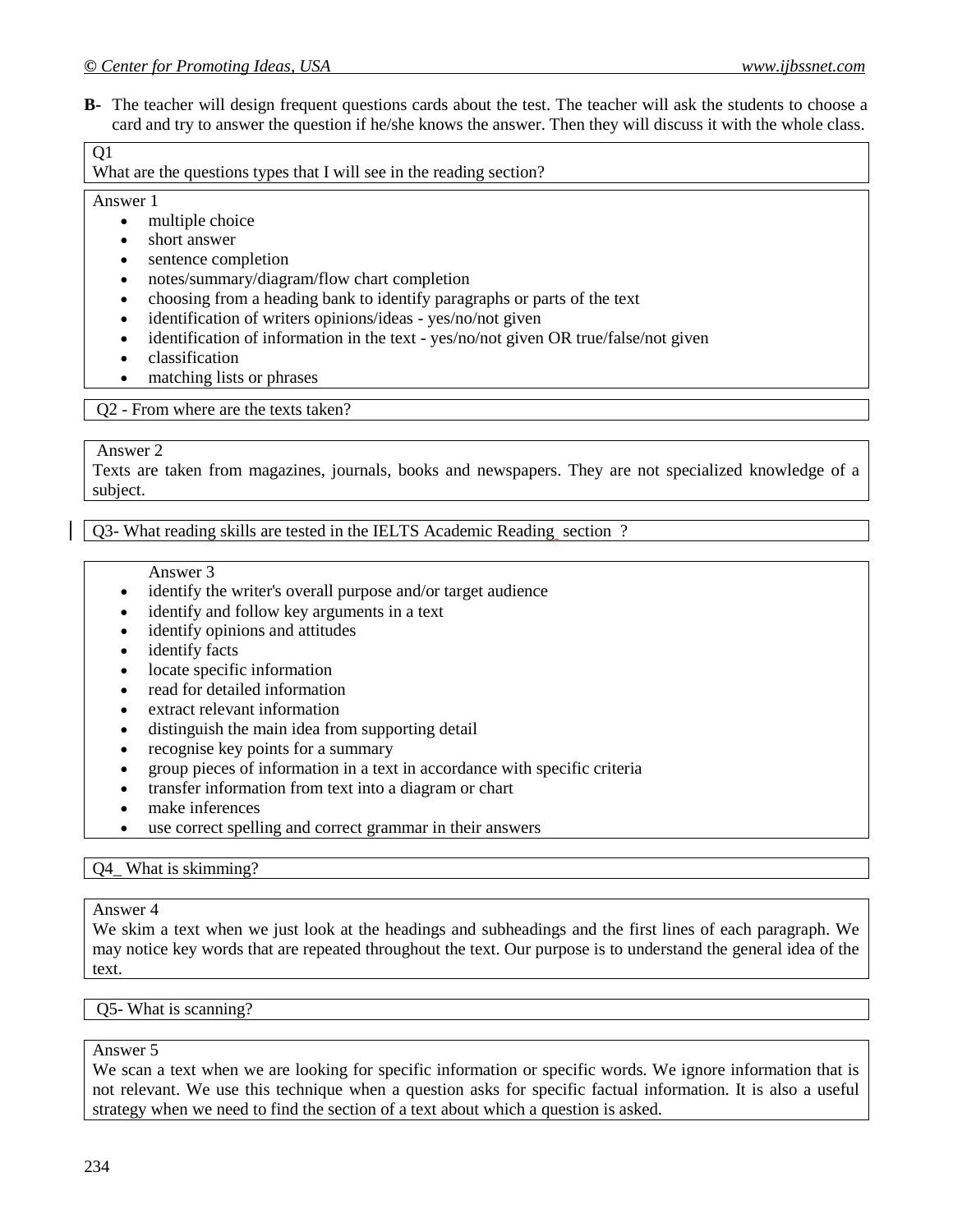Q6- What is reading for detail?

### Answer 6

We read for detail when we read every word in a text and think carefully about the meaning of each sentence. It is often necessary in IELTS Academic Reading to read a section of a text in detail in order to answer a question correctly. Often a candidate will skim or scan the text first to find the right section and then read for detail.

Q7-How is the reading test scored?

### Answer 7

The tests are designed to cover the full range of ability from non-user to expert user. Test takers receive a score of 0—9, with 0 being for those who did not attempt the test, and 9 being for the most proficient users. Most universities accept scores between 6—7 as being suitable for undergraduate study in English.

**C-** The teacher will ask the students some general questions about obsessive-compulsive disorder illness such as

- 1) Have you heard of obsessive-compulsive disorder illness?
- 2) What do you know about obsessive-compulsive disorder illness?

The teacher will discuss with the students these questions.

**D-** The teacher will show the students a video clip about obsessive-compulsive disorder illness [\(http://www.youtube.com/watch?v=tPFQMRx2l3Y](http://www.youtube.com/watch?v=tPFQMRx2l3Y) ) in order to give the students an idea of what the illness is like.

**E**- The teacher will distribute a handout which has a paragraph about obsessive-compulsive disorder illness with some questions. The teacher will ask the students to read the paragraph individually and find the familiar and unfamiliar words in order to discuss them .Then, the teacher will use a transparency to teach, explain and model to the students how to make predictions from reading the first paragraph of a passage. The teacher will tell the students that the first paragraph often includes the topic sentence, a definition of the topic, the author's opinion and the organizational clues which help the students to predict the context of the passage.

The passage:

*Obsessive-compulsive disorder (OCR)*

*Obsessive-compulsive disorder* (OCR) is *clinically* diagnosed as an anxiety disorder. This disorder affects up to 4 percent of adults and children. People who suffer from this *debilitating* disorder have distressing and obsessive thoughts, which usually cause them to perform repetitive behaviors' such as counting silently or washing their hands. Though OCR sufferers understand that their obsessions are unrealistic, they find it stressful to put these *intrusive* thoughts out of their minds. Those who suffer from obsessive-compulsive disorder develop strict behavioral' patterns that become extremely time-consuming and begin to interfere with daily routines. Many people with OCR delay seeking treatment because they are ashamed of their own thoughts and behavior (Ielts-exam.net, 2013).

http://www.ielts-exam.net/index.php?option=com\_content&task=view&id=109&Itemid=40

The vocabulary list:

| Word              | Part of speech | <b>Definition</b> |
|-------------------|----------------|-------------------|
| <b>Obsessive</b>  |                |                   |
| <b>compulsive</b> |                |                   |
| <i>disorder</i>   |                |                   |
| clinically        |                |                   |
| debilitating      |                |                   |
| <i>intrusive</i>  |                |                   |

The question with the answers:

. What is the topic sentence?

Obsessive-compulsive disorder (OCD) is clinically diagnosed as an anxiety disorder.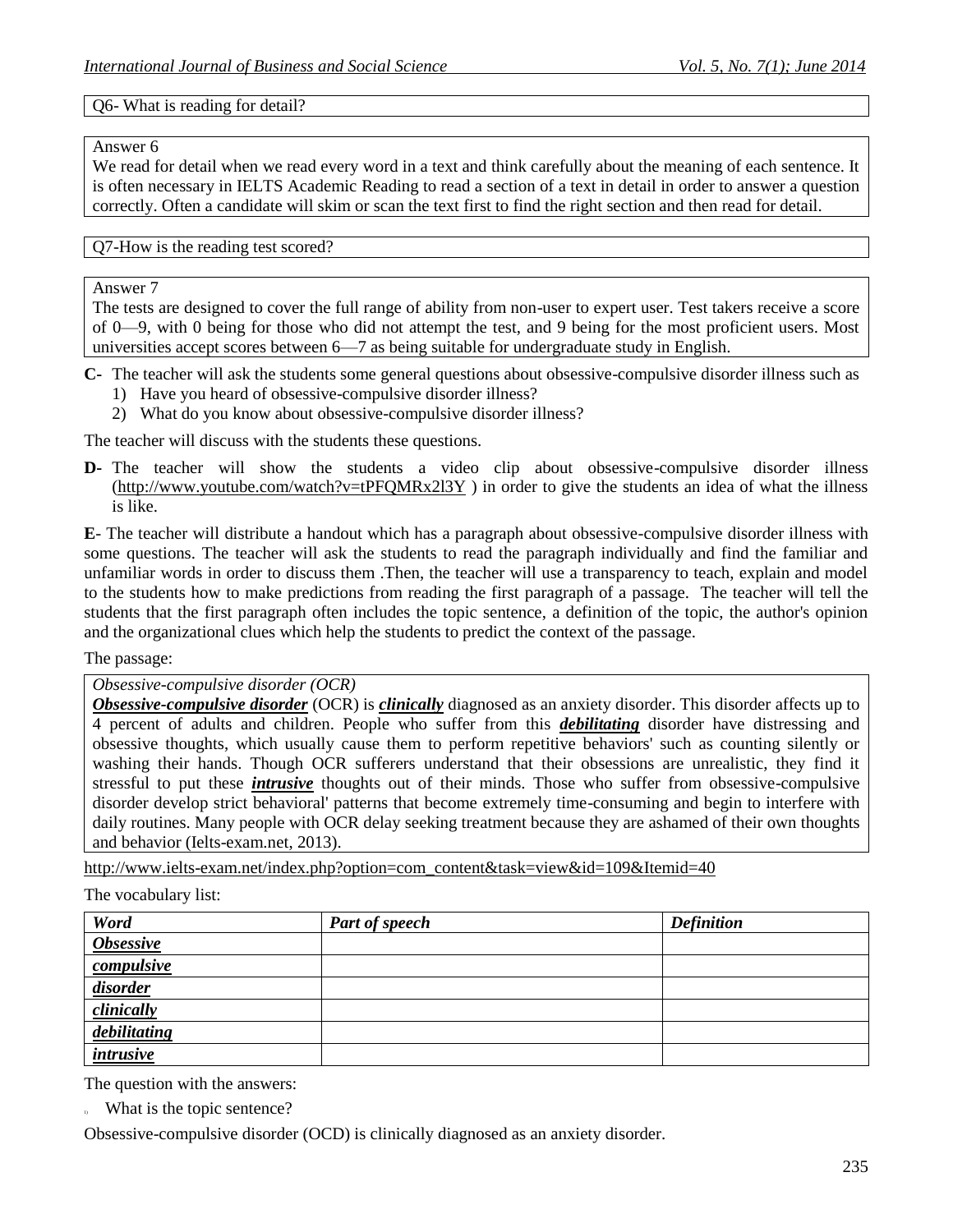2) What is the definition of Obsessive-compulsive disorder illness?

People who suffer from this debilitating disorder have distressing and obsessive thoughts, which usually cause them to perform repetitive behaviors.

3) What are the organizational clues of the paragraph?

The author may discuss

- Obsessive behavior,
- Stress of sufferers, and/or
- Treatment

#### **Homework**

A- The teacher will ask the students to read the paragraph, answer a question about it and find the topic sentence. Look at the following extract from an essay on cystic fibrosis.

Cystic fibrosis (CF) is one of the most common genetic disorders. CF is inherited as an autosomal recessive trait and a defective gene causes the body to produce an abnormal amount of very thick, sticky mucus which clogs the lungs and pancreas, interfering with breathing and digestion. This mucus builds up in the breathing passages in the lungs and the pancreas and respiratory complications develop from the blockage of the bronchial passages. Eventually, the cilia which are responsible for clearing the mucus are destroyed. In addition, the mucus traps bacteria which cause infections and permanent damage to the lungs, and may also block the ducts of the pancreas which contains enzymes necessary for the digestion of food (Alex McKnight, 2014).

<http://www.monash.edu.au/lls/llonline/writing/science/paragraphs/1.2.xml>

#### Question :

1 - Have you ever heard of Cystic fibrosis? If you have what do you know about it? If you haven't, can you guess, from the very first sentence of this paragraph what it might be?

- 2- Can you identify the topic sentence? Check one answer.
- ( ) sentence 1
- ( ) sentence 2
- ( ) sentence 3
- ( ) sentence 4
- ( ) sentence 5

B- The teacher will discuss the answers with the students in the next class.

#### **Lesson Plan: Week 1 Day 2**

| Week | Dav | Reading topic | Strategy and            | assignments             |
|------|-----|---------------|-------------------------|-------------------------|
|      |     |               | question type           |                         |
|      | W   | The motor car | The passage<br>headings | The passage<br>headings |
|      |     |               |                         | Rising sea              |

#### **Objectives:**

**1-** Students will have knowledge about the car pollution, its environmental problems and some solutions.

2- Students will learn some scientific vocabulary related to the car pollution, its environmental problems and some solutions.

3- Students will be able to match headings which contain the main information of the paragraphs.

4-Students will have knowledge about raising the sea level and its impact.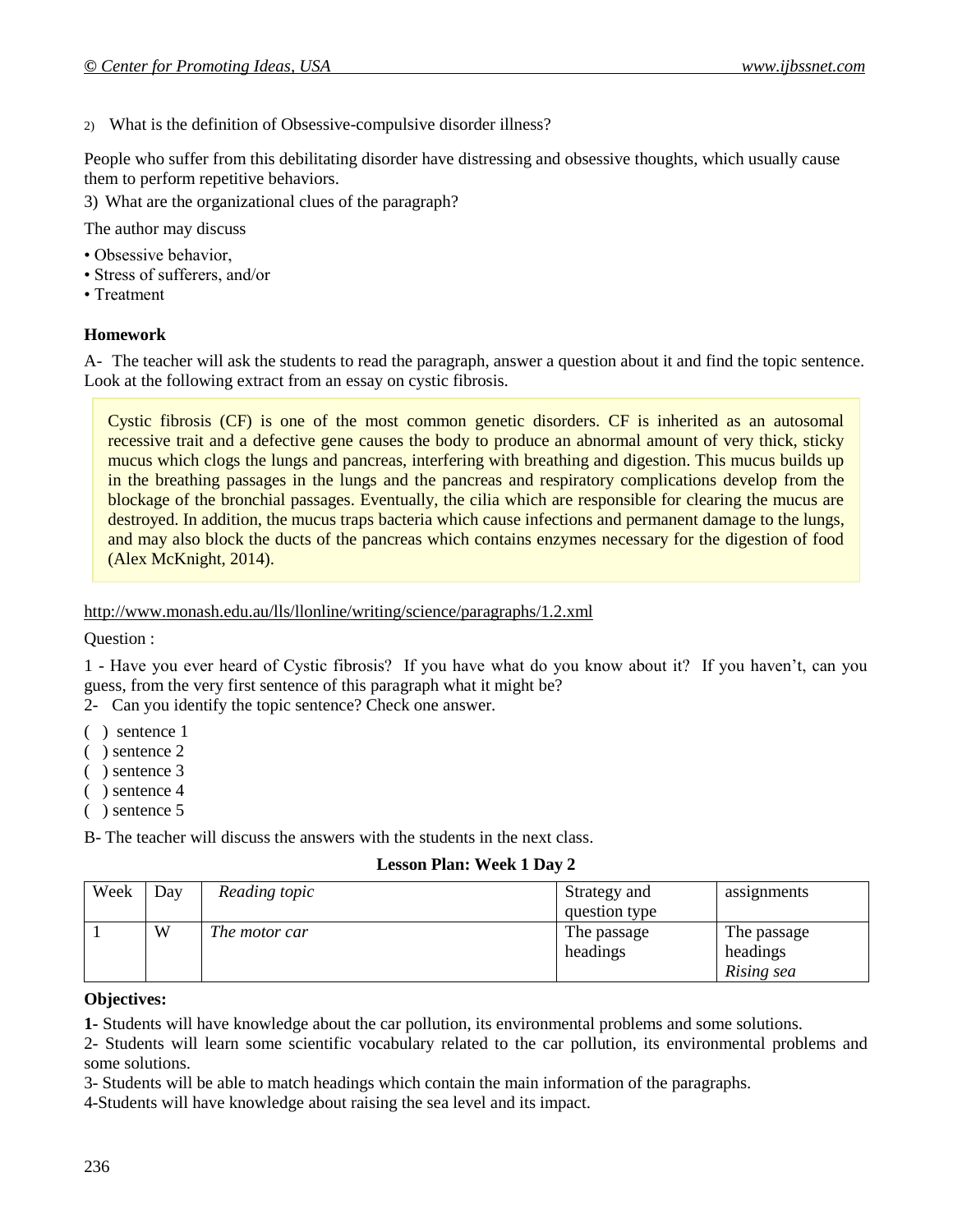## **Materials**

- 1- The handout of the reading passage
- 2- The handout of the vocabulary list
- 3- The handout of the passage headings question
- 4- The home work reading passage
- 5- The handout of the passage headings question of the homework
- 6- A video clip about car pollution project (grodr030, 2014)

http://www.youtube.com/watch?v=S336\_9YaR54

7-A video clip about the impact of rising sea level for the homework

<http://www.youtube.com/watch?v=bffp7Sr5IBc>

### **Procedure**

- A- The teacher will ask the students some questions and discuss them with the students
	- 1- Is the number of vehicles in your country rising? Why?
	- 2- Does using the cars cause environmental problems? If does, what are these problems?
	- 3- Do you have an increasing rate of people death because of car accident in your country?
	- 4- What are some solutions of the cars pollution?
- B-The teacher will show the students a video clip about car pollution project to have an idea about the danger of the cars pollution, and some solutions. http://www.youtube.com/watch?v=S336\_9YaR54
- C-The teacher will announce for the students that today's lesson will be like a game. The teacher will ask the students to take a letter card from a small box. These letters refer to the paragraphs of the passage reading which the students will read.
- D-The teacher will distribute the passage handout for the students. The passage includes seven paragraphs, a list of vocabulary and a question. Each student will be responsible for reading only one paragraph according to the letter which they chose. The teacher will ask the students to read their paragraphs out loud as a whole passage so; all the students will have a general idea about the passage.
- B- The students will read their own paragraph silently to guess the meaning of the underlined vocabulary in his/ her paragraph, and to choose the sentence which has information about his / her paragraph to get points. It will take only four minutes.
- C- . The teacher will ask the students to write down the number of the sentence which has the information of their paragraph on the back of the letter card; she will check the correctness of the answer. The teacher will use a transparency for the discussion.
- D- The teacher will start asking the students about the meaning of the vocabulary in each paragraph. The students have to give the answer only once and have only one minute for each question. If a student answers wrongly, another student can ask permission from the teacher to answer. The students who will get more points will be the winner and will get a prize. The teacher will use the same transparency for the discussion.

The handouts: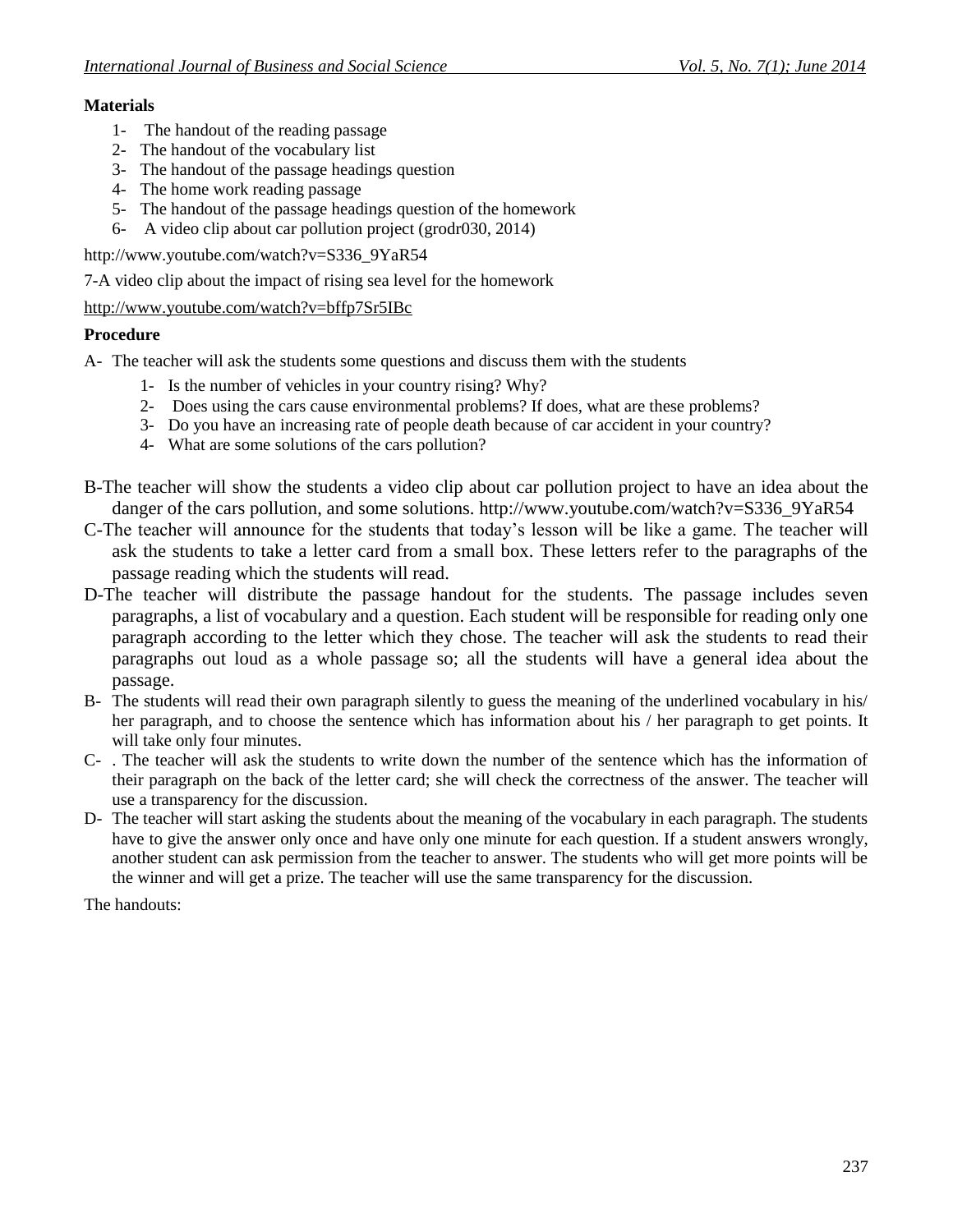## **The Reading Passage**

#### The motor car

**A** There are now over 700 million motor vehicles in the world and the number is rising by more than 40 million each year. The average distance driven by car users is growing too from 8km a day per person in western Europe in 1965 to 25 km a day in 1995. This dependence on motor vehicles has given rise to major problems, including environmental pollution, *depletion* of oil resources, traffic *congestion* and safety.

**B** While *emissions* from new cars are far less harmful than they used to be, city treets and motorways are becoming more crowded than ever, often with older trucks, buses and taxis which emit *excessive* levels of smoke and *fumes*. This concentration of vehicles makes air quality in urban areas unpleasant and sometimes dangerous to breathe. Even Moscow has joined the list of capitals *afflicted* by congestion and traffic fumes. In Mexico City, vehicle pollution is a major health *hazard*.

**C** Until a hundred years ago, most journeys were in the 20km range, the distance *conveniently* accessible by horse. Heavy *freight* could only be carried by water or *rail*. Invention of the motor vehicle brought personal mobility to the masses and made rapid freight delivery possible over a much wider area. In the United Kingdom, about 90 per cent of inland freight is carried by road. The world cannot *revert* to the horse drawn *wagon*. Can it avoid being locked into congested and polluting ways of transporting people and goods?

**D** In Europe most cities are still designed for the old modes of transport. Adaptation to the motor car has involved adding ring roads, one way Systems and parking lots. In the United States, more land is assigned to car use than to housing. Urban *sprawl* means that life without a car is next to impossible. Mass use of motor vehicles has also killed or injured millions of people. Other social effects have been blamed on the car such as *alienation* and aggressive human behavior.

**E** A 1993 study by the European *Federation* for Transport and Environment found that car transport is seven times as costly as rail travel in terms of the external social costs it entails congestion, accidents, pollution, loss of cropland and natural habitats, depletion of oil resources, and so on. Yet cars easily surpass trains or buses as a flexible and convenient mode of personal transport. It is unrealistic to expect people to give up private cars in favor of mass transit.

**F** Technical solutions can reduce the pollution problem and increase the fuelled efficiency of engines. But fuel consumption and *exhaust* emissions depend on which cars are preferred by customers and how they are driven. Many people buy larger cars than they need for daily purposes or waste fuel by driving aggressively. Besides, global car use is increasing at a faster rate than the improvement in emissions and fuel efficiency which technology is now making possible.

**G** Some argue that the only long term solution is to design cities and neighborhoods so that car journeys are not necessary all essential services being located within walking distance or easily accessible by public transport. Not only would this save energy and cut carbon dioxide emissions, it would also enhance the quality of community life, putting the emphasis on people instead of cars. Good local government is already bringing this about in some places. But few democratic communities are blessed with the vision – and the capital – to make such profound changes in modern lifestyles.

**H** A more likely scenario seems to be a combination of mass transit systems for travel into and around cities, with small 'low emission' cars for urban use and larger *hybrid* or *lean* burn cars for use elsewhere. Electronically *tolled* highways might be used to ensure that drivers pay charges geared to actual road use. Better integration of transport systems is also highly desirable and made more *feasible* by modern computers. But these are solutions for countries which can afford them. In most developing countries, old cars and old technologies continue to predominate.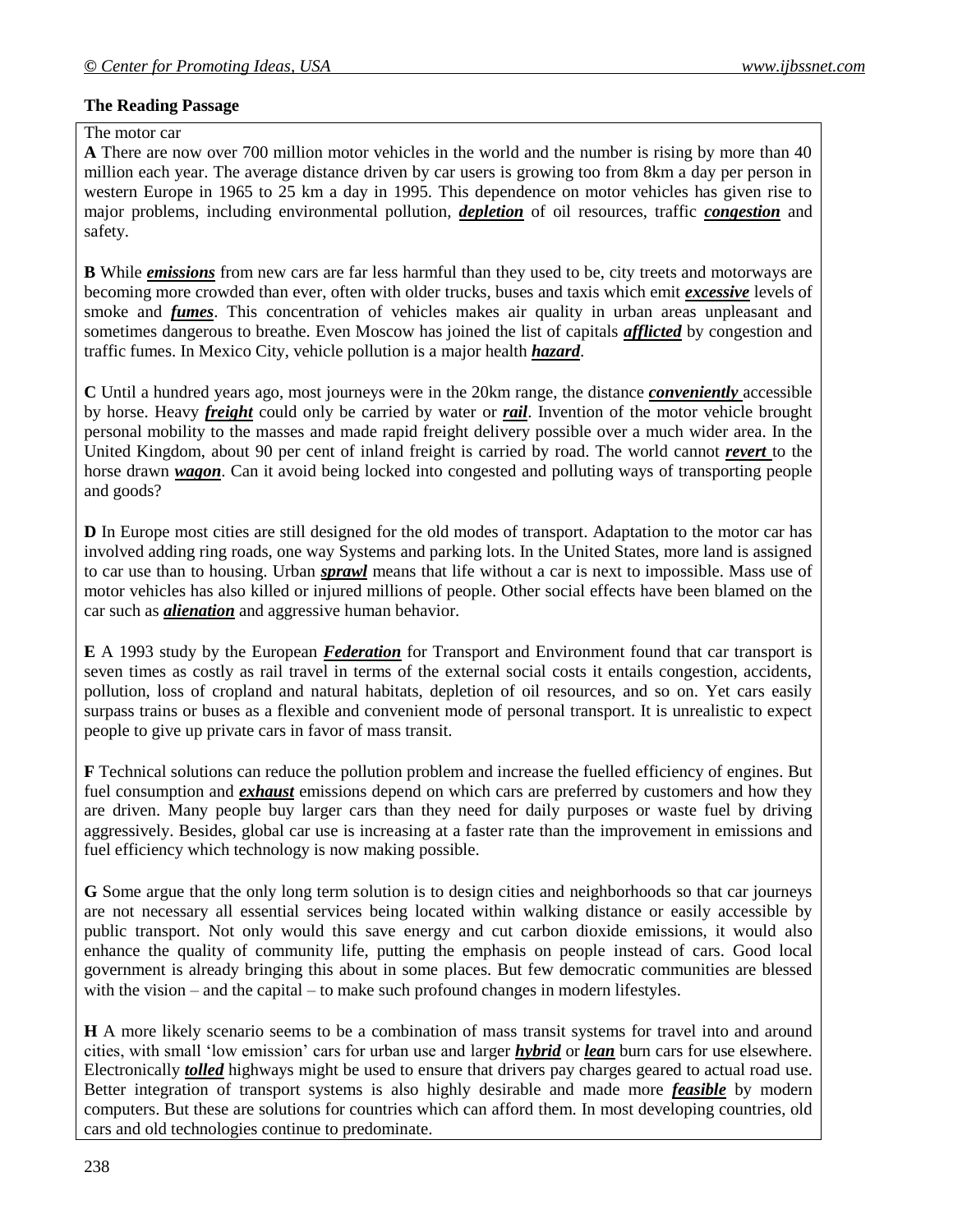# [http://www.cambridgeesol.org/teach/ielts/academic\\_reading/data/AC%20R%20Sample%20Task%20Type%207](http://www.cambridgeesol.org/teach/ielts/academic_reading/data/AC%20R%20Sample%20Task%20Type%207%20Task.pdf) [%20Task.pdf](http://www.cambridgeesol.org/teach/ielts/academic_reading/data/AC%20R%20Sample%20Task%20Type%207%20Task.pdf)

The Vocabulary List:

| Word              | Part of speech | <b>Definition</b> | <b>Example sentence</b> |
|-------------------|----------------|-------------------|-------------------------|
| depletion         |                |                   |                         |
| congestion        |                |                   |                         |
| <i>emissions</i>  |                |                   |                         |
| excessive         |                |                   |                         |
| <i>fumes</i>      |                |                   |                         |
| afflicted         |                |                   |                         |
| hazard            |                |                   |                         |
| conveniently      |                |                   |                         |
| <b>freight</b>    |                |                   |                         |
| <u>rail</u>       |                |                   |                         |
| <u>revert</u>     |                |                   |                         |
| wagon             |                |                   |                         |
| <i>sprawl</i>     |                |                   |                         |
| <i>alienation</i> |                |                   |                         |
| <b>Federation</b> |                |                   |                         |
| exhaust           |                |                   |                         |
| hybrid            |                |                   |                         |
| <u>lean</u>       |                |                   |                         |
| tolled            |                |                   |                         |
| <b>feasible</b>   |                |                   |                         |

The question

The passage has eight paragraphs labeled **A to H**. Which paragraphs contains the following information? *Write the correct letter A to H*

*NB You may use any letter more than once.*

**1** a comparison of past and present transportation methods

- **2** how driving habits contribute to road problems
- **3** the relative merits of cars and public transport
- **4**the writer's prediction on future solutions

**5** the increasing use of motor vehicles

**6** the impact of the car on city development

# Homework

A- The teacher will ask the students some questions such as

- 1- Do you think that the air temperature affect on the sea level?
- 2- In how many dimensions does the water in the ocean move?
- 3- What are the trade winds?

B– The students will watch a video clip to have knowledge about the impact of rising sea level .

http://www.youtube.com/watch?v=bffp7Sr5IBc

C- The students will read the passage, try to find the meaning of the difficult vocabulary in the list and answer the heading question.

D- In the next class, the teacher will discuss all the answers of the questions to assess the students' comprehension.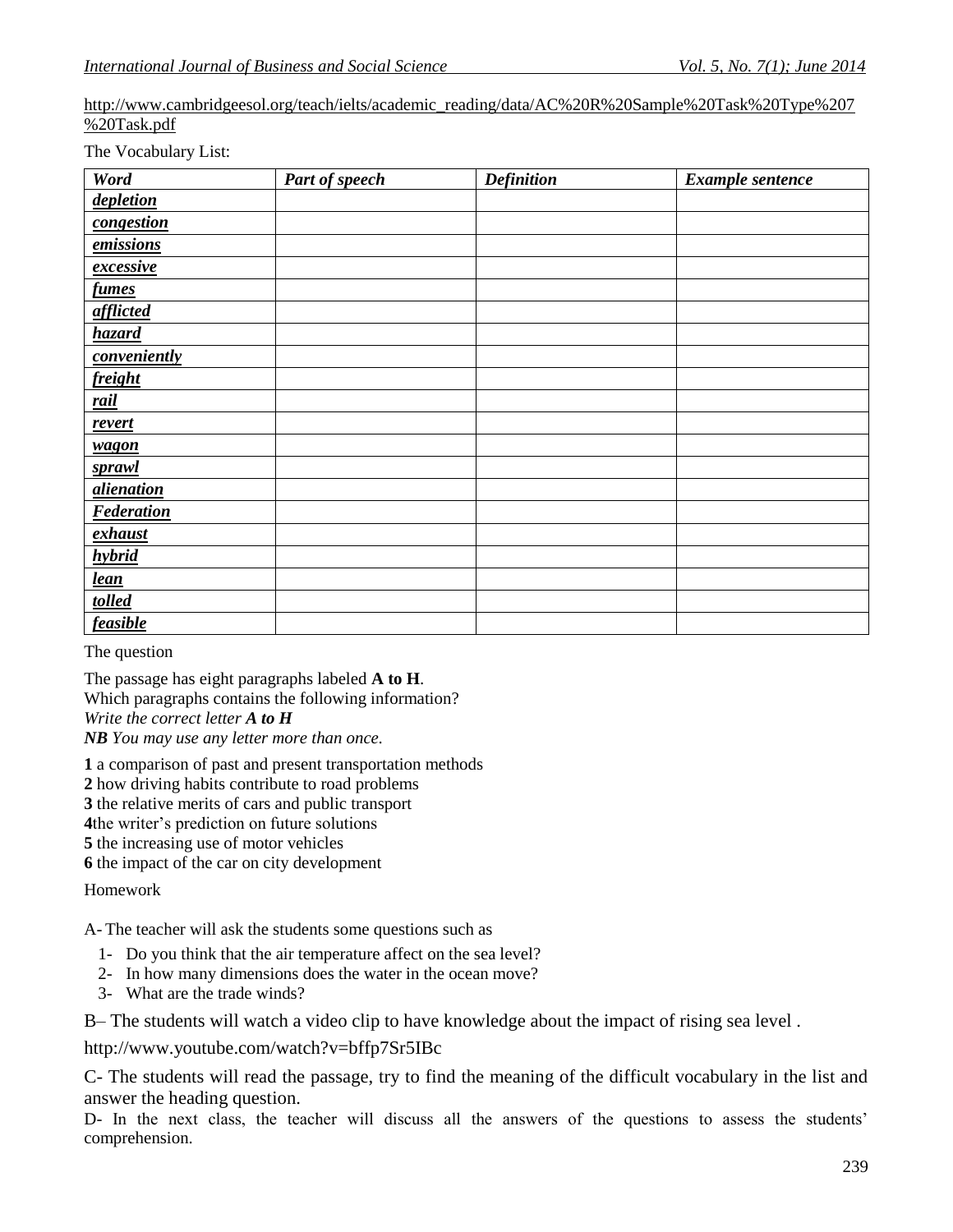# **The Reading Passage**

# **RISING SEA**

# **Paragraph 1**. INCREASED TEMPERATURES

The average air temperature at the surface of the earth has risen this century, as has the temperature of ocean surface waters. Because water expands as it heats, a warmer ocean means higher sea levels. We cannot say definitely that the temperature rises are due to the greenhouse effect; the heating may be part of a 'natural' variability over a long time-scale that we have not yet recognized in our short 100 years of recording. However, assuming the build up of greenhouse gases is responsible, and that the warming will continue, scientists – and *inhabitants* of low-lying coastal areas – would like to know the extent of future sea level rises.

# **Paragraph 2.**

Calculating this is not easy. Models used for the purpose have treated the ocean as passive, stationary and onedimensional. Scientists have assumed that heat simply *diffused* into the sea from the atmosphere. Using basic physical laws, they then predict how much a known volume of water would expand for a given increase in temperature. But the oceans are not one-dimensional, and recent work by oceanographers, using a new model which takes into account a number of *subtle facets* of the sea – including vast and complex ocean currents – suggests that the rise in sea level may be less than some earlier estimates had predicted.

# **Paragraph 3.**

An international *forum* on climate change, in 1986, produced figures for likely sea-level rises of 20 cms and 1.4 m, corresponding to atmospheric temperature increases of 1.5 and 4.5C respectively. Some scientists estimate that the ocean warming resulting from those temperature increases by the year 2050 would raise the sea level by between 10 cms and 40 cms. This model only takes into account the temperature effect on the oceans; it does not consider changes in sea level brought about by the melting of ice sheets and *glaciers*, and changes in groundwater storage. When we add on estimates of these, we arrive at figures for total sea-level rises of 15 cm and 70 cm respectively.

# **Paragraph 4.**

It's not easy trying to model accurately the enormous complexities of the ever-changing oceans, with their great volume, massive currents and sensitively to the influence of land masses and the atmosphere. For example, consider how heat enters the ocean. Does it just 'diffuse' from the warmer air vertically into the water, and heat only the surface layer of the sea? (Warm water is less *dense* than cold, so it would not spread downwards). Conventional models of sea-level rise have considered that this the only method, but measurements have shown that the rate of heat transfer into the ocean by vertical diffusion is far lower in practice than the figures that many modelers have adopted.

# **Paragraph 5**.

Much of the early work, for simplicity, ignored the fact that water in the oceans moves in three dimensions. By movement, of course, scientists don't mean waves, which are too small individually to consider, but rather movement of vast volumes of water in huge currents. To understand the importance of this, we now need to consider another process – *advection*. Imagine smoke rising from a *chimney*. On a still day it will slowly spread out in all directions by means of diffusion. With a strong directional wind, however, it will all shift downwind, this process is advection – the transport of properties (notably heat and *salinity* in the ocean) by the movement of bodies of air or water, rather than by conduction or diffusion.

# **Paragraph 6.**

Massive ocean currents called *gyres* do the moving. These currents have far more capacity to store heat than does the atmosphere. Indeed, just the top 3 m of the ocean contains more heat than the whole of the atmosphere. The origin of gyres lies in the fact that more heat from the Sun reaches the *Equator* than the *Poles*, and naturally heat tends to move from the former to the latter. Warm air rises at the Equator, and draws more air beneath it in the form of winds (the "Trade Winds") that, together with other air movements, provide the main force driving the ocean currents.

# **Paragraph 7.**

Water itself is heated at the Equator and moves poleward, twisted by the Earth's rotation and affected by the positions of the continents. The resultant broadly circular movements between about 10 and 40 North and South are clockwise in the Southern Hemisphere. They flow towards the east at mid latitudes in the *equatorial* region. They then flow towards the Poles, along the eastern sides of continents, as warm currents.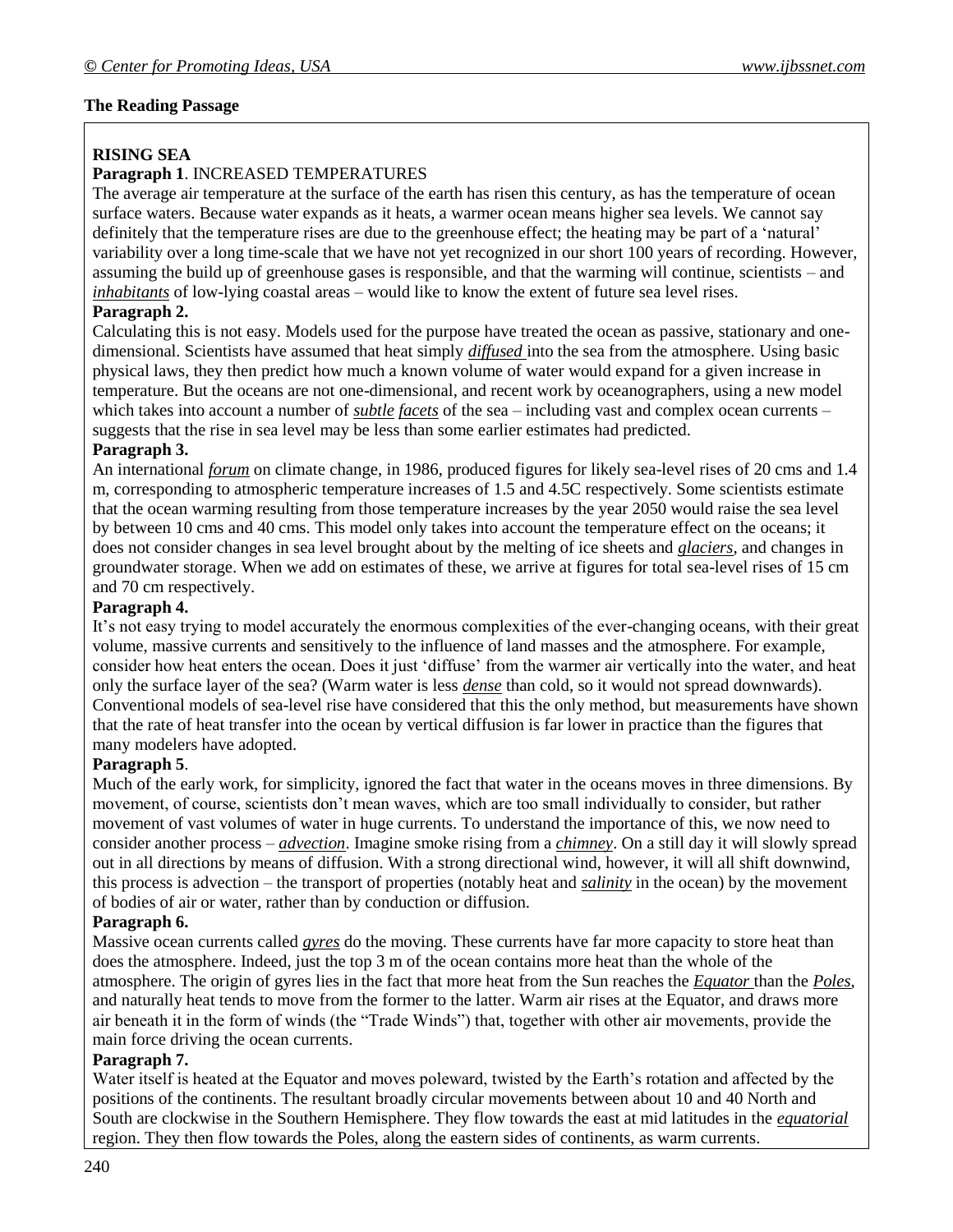When two different masses of water meet, one will move beneath the other, depending on their relative *densities* in the subduction process. The densities are determined by temperature and salinity. The convergence of water of different densities from the Equator and the Poles deep in the oceans causes continuous subduction. This means that water moves vertically as well as horizontally. Cold water from the Poles travels as depth – it is denser than warm water – until it emerges at the surface in another part of the world in the form of a cold current.

**Paragraph 8.** HOW THE GREEN HOUSE EFFECT WILL CHANGE OCEAN TEMPERATURES Ocean currents, in three dimensions, form a giant '*conveyor* belt', distributing heat from the thin surface layer into the *interior* of the oceans and around the globe. Water may take decades to circulate in these 3-D gyres in the *lop* kilometer of the ocean, and centuries in the deep water. With the increased atmospheric temperatures due to the greenhouse effect, the oceans conveyor belt will carry more heat into the interior. This subduction moves heat around far more effectively than simple diffusion. Because warm water expands more than cold when it is heated, scientists had presumed that the sea level would rise unevenly around the globe. It is now believed that these inequalities cannot *persist*, as winds will act to continuously spread out the water expansion. Of course, of global warming changes the strength and distribution of the winds, then this 'evening-out' process may not occur, and the sea level could rise more in some areas than others.

<http://www.aippg.com/ielts/downloads/Academic%20Reading%20ielts.pdf>

| Word               | Part of speech | <b>Definition</b> | <b>Example sentence</b> |
|--------------------|----------------|-------------------|-------------------------|
| <i>inhabitants</i> |                |                   |                         |
| diffused           |                |                   |                         |
| subtle             |                |                   |                         |
| <i>facets</i>      |                |                   |                         |
| forum              |                |                   |                         |
| glaciers           |                |                   |                         |
| $dense$            |                |                   |                         |
| <i>advection</i>   |                |                   |                         |
| chimney            |                |                   |                         |
| salinity           |                |                   |                         |
| gyres              |                |                   |                         |
| Equator            |                |                   |                         |
| Poles              |                |                   |                         |
| equatorial         |                |                   |                         |
| densities          |                |                   |                         |
| conveyor           |                |                   |                         |
| <i>interior</i>    |                |                   |                         |
| $\underline{lop}$  |                |                   |                         |
| persist            |                |                   |                         |
|                    |                |                   |                         |

The vocabulary list:

# **The Question:**

*There are 8 paragraphs numbered 1-8 in the Reading Passage. The first paragraph and the last paragraph have been given headings. From the list below numbered A-I, choose a suitable heading for the remaining 6 paragraphs.* 

*There are more headings than paragraphs, so you will not use all the headings.*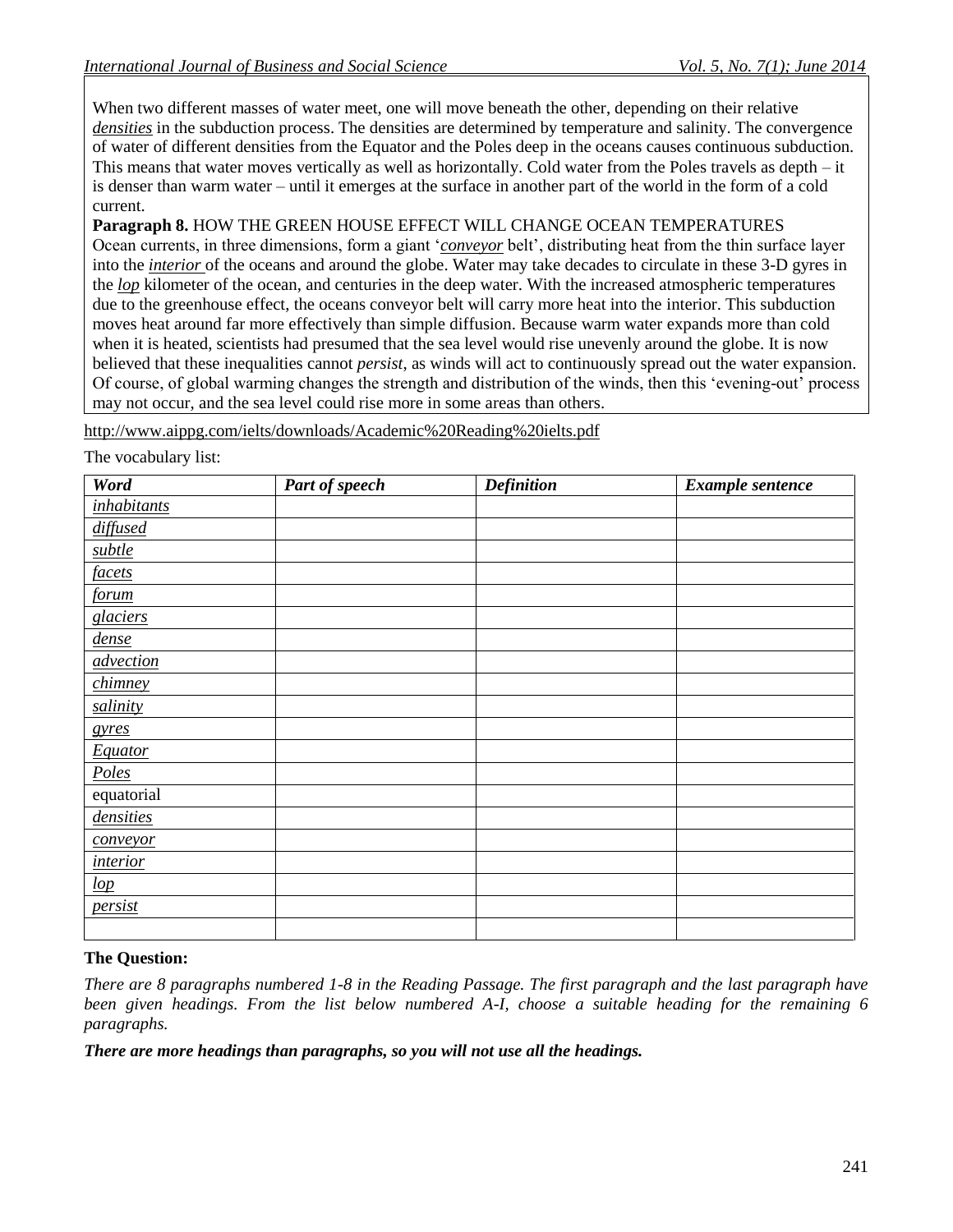# **List of headings**

**A** THE GYRE PRINCIPLE **B** THE GREENHOUSE EFFECT **C** HOW OCEAN WATERS MOVE **D** STATISTICAL EVIDENCE **E** THE ADVECTION PRINCIPLE **F** DIFFUSION VERSUS ADVECTION **G** FIGURING THE SEA LEVEL CHANGES **H** ESTIMATED FIGURES **I** THE DIFFUSION MODEL

- 1 Paragraph 2
- 2 Paragraph 3
- 3 Paragraph 4
- 4 Paragraph 5
- 5 Paragraph 6
- 6 Paragraph 7

## **Lesson Plan: Week 3 Day 5**

| Week | Dav | Reading topic            | Strategy      | and | assignments |
|------|-----|--------------------------|---------------|-----|-------------|
|      |     |                          | question type |     |             |
|      | M   | Personal time management | Completion    |     |             |
|      |     |                          | questions     |     |             |

### **Objectives:**

- 1- Students will have knowledge about the circadian rhythm, its process and impacts on the human.
- 2- Students will learn some scientific vocabulary related to the circadian rhythm.
- 3- Students will learn and practice test taking strategy which is sentences completion

### **Materials:**

- **1-** video clip<http://www.youtube.com/watch?v=17L5S7Kk7Cc>about the circadian rhythm
- **2-** Transparency of the reading passage and the completion question.
- **3-** Handout of the reading passage, the completion question and the vocabulary list.

### **Procedure:**

- A- The teacher will ask the students some questions to give them a general idea about the topic of the reading passage. The questions are
	- 1- How many hours do you sleep a day?
	- 2- Do you know what the circadian rhythms are?
- B- The teacher will show the students a video clip<http://www.youtube.com/watch?v=17L5S7Kk7Cc> to have a general idea and discussion about the circadian rhythm.
- C- The teacher will use a transparency of the reading passage and the completion question to model only one of how to answer the completion question.
- D- The teacher will give the students some advice about how to do the completion questions, and model them in the same time using the same transparency. The advice is :
- Read the instructions carefully.
- Read the sentences carefully.
- Examine any headings or subheadings.
- Try to get an idea of the topic.
- Decide what section of the passage the exercise covers.
- Anticipate grammatical form as well as vocabulary.
- If a box of answers is given, see if you can guess any of the matches & eliminate unlikely answers.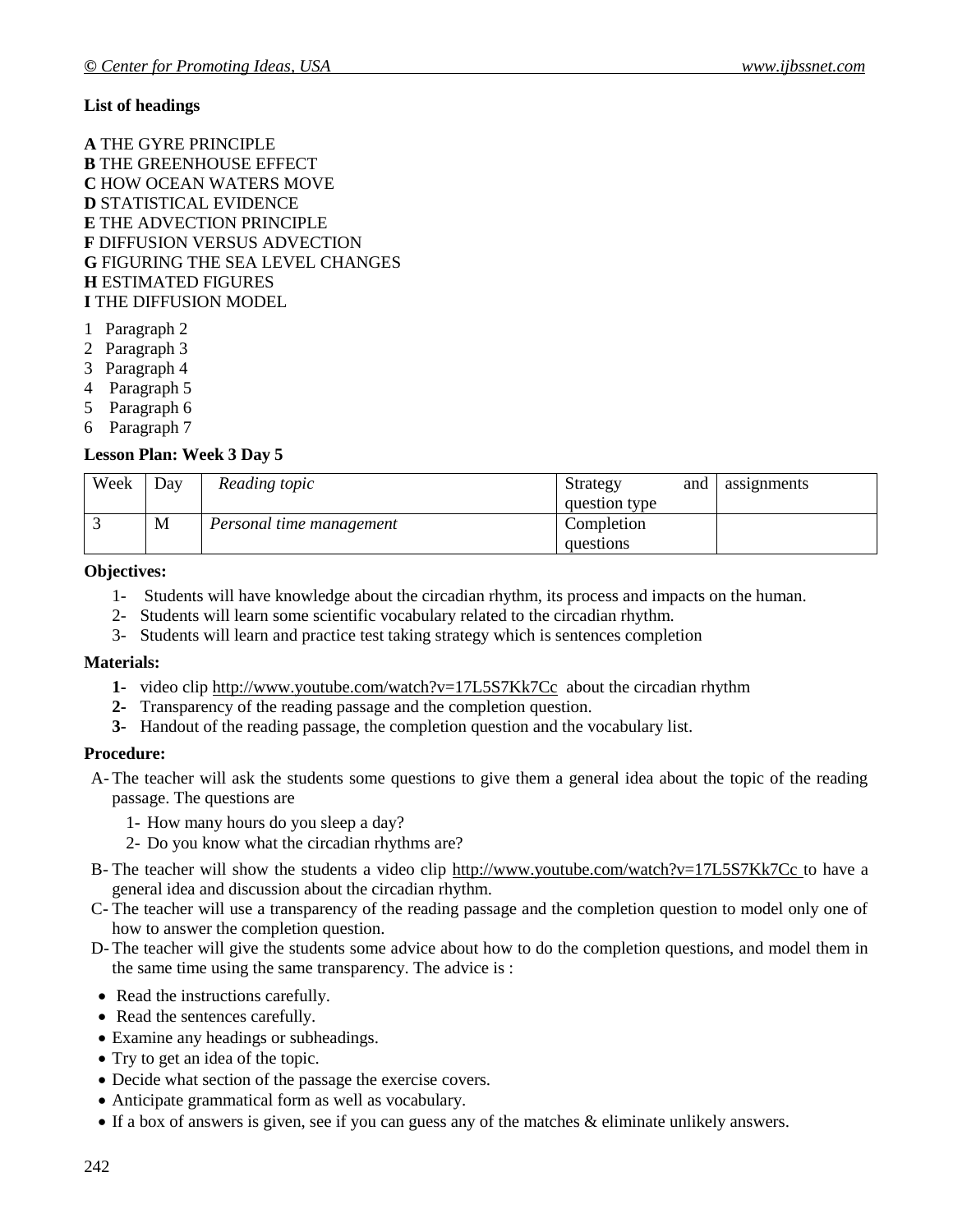- If the question is in the form of a summary, read through it first and see if you can guess any of the missing words.
- Take each gap one by one and search the text for the best word(s) to fill the gap.
	- E- The students will work in pairs of four groups. The first pair will read "A , B and F" paragraphs , the second pair will read "C and F" paragraphs, the third pair will read "D and F" paragraphs and the fourth pair will read " E and F" paragraphs.
	- F- Each pair will try to find the meaning of the new vocabulary in their paragraph.
	- G- The teacher will give the students a handout of the completion question. Each pair will try to complete the sentences according to the information from their paragraphs.
	- H- Each pair will share the information which they learn from their paragraphs with the other pairs. They will discuss the meaning of the new vocabulary and model how they find the answers of the completion question.
	- I- The students will reflect on the strategies which they practice and learn in answering the completion question as an open discussion.

The reading passage:

### Personal time managemen

A Since the early work of Halberg (1960),the existence of human "*circadian* rhythms" has been well-known to biologists and psychologists. Circadian rhythms dictate that there are certain times of the day when we are at our best both physically and psychologically. At its simplest, the majority of us feel more alive and creative in the mornings, while come the evenings we are fit only for collapsing with a good book or in front of the television.

B Other of us note that in the morning we take a great deal of time to get going physically and mentally, but by the evening are full of energy and bright ideas, while a very few of us feel most *alert* and *vigorous* in the late afternoon.

C Irrespective of our personal rhythms, most of us have a productive period between 10a.m.and noon, when the stomach, *pancreas*, *spleen* and heart all appear to be in their most active phases. Conversely, the majority of us experience a low period in the hour or two after lunch (a time when people in some societies sensibly take a rest), as most of our energy is *devoted* to the process of digestion. The simple rules here are: don't waste too much prime time having a coffee break around 11a.m.when you should be doing some of your best work, and don't make the after-lunch period even less productive by overloading your digestion. A short coffee or tea break is ,in fact, best taken on arrival at the office ,when it helps us start the day in a positive mood, rather than mid-morning when it interrupts the flow of our activities. Lunch is best taken early, when we are just beginning to feel hungry, and we are likely to eat less than if we leave it until later. An early lunch also means that we can get back into our productive *stride* earlier in the afternoon.

D Changes in one's attitude can also enhance personal time management. For example, the notion of pro-action is *eminently* preferable to reaction. To pro-act means to anticipate events and be in a position to take appropriate action as soon as the right moment arrives. To react, on the other hand, means to have little anticipation and do something only when events force you to do so. Pro-actors tend to be the people who arealways one step ahead of other people, who always seem to be in the right place at the right time, and who are always better informed than anyone else. Many of us like an easy life, and so we tend to be reactors. This means that we aren't alert to the challenges and opportunities coming our way, with the consequence that challenges bother us or opportunities pass us by before we're even properly aware they're upon us. We can train ourselves in *pro-action* by regularly taking the time to sit down and appraise the likely immediate future, just as we sit down and review the immediate past.

E Psychologists recognise that we differ in the way in which we characteristically attribute responsibility for the various things that happen to us in life. One of the ways in which we do this is known as *locus* of control (Weiner,1979), which refers to assigning responsibility. At its simplest, some individuals have a *predominantly* external locus of control, attributing responsibility to outside causes (for example, the faults of others or the help given by them), while with other individuals the locus of control is predominantly internal, in which responsibility is attributed to oneself (for example, one's own abilities or lack of them, hard work, etc.).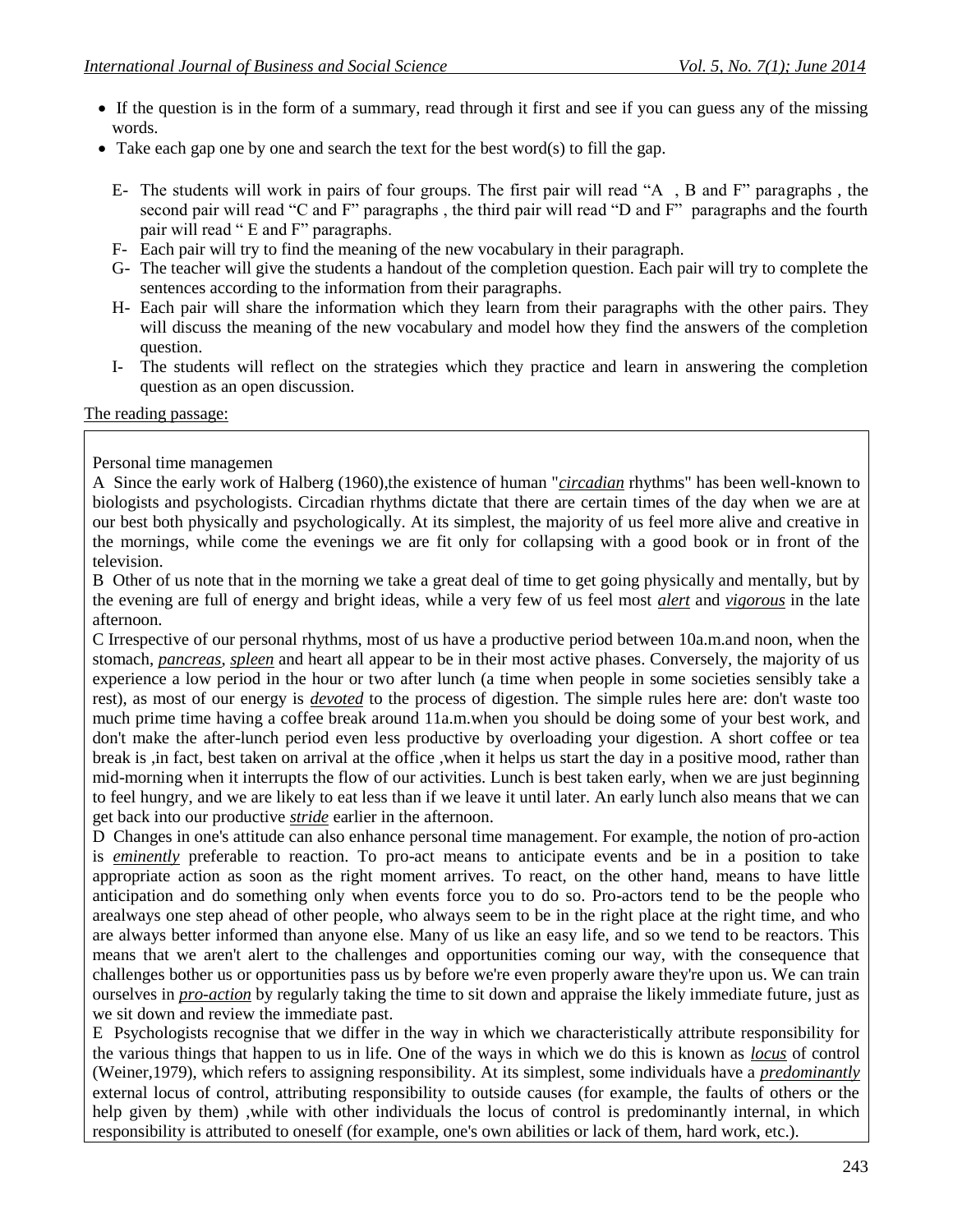F However, the picture usually isn't as simple as this. Many people's locus of control is more likely to be specific to a particular situation, for example internal in certain areas, such as their social lives, and external in others, such as their working lives. Or, to take another example, they may attribute certain kinds of results to themselves, such as their successes, and certain kinds of results to other people, such as their failures. Obviously the best kind of locus of control is one that is realistic and able to attribute every effect to its appropriate cause, and this is particularly important when it comes to time management. Certainly, there are occasions when other people are more responsible for our time loss than we are, but for most of us, and for most of the time, the blame must fall fairly and squarely upon ourselves.

http://www.gter.net/news/html/200506/1119549921.html

The vocabulary list:

The first pair:

| Word                | Part of speech | <b>Definition</b> | <b>Example</b> sentence |
|---------------------|----------------|-------------------|-------------------------|
| circadian           |                |                   |                         |
| $\underline{alert}$ |                |                   |                         |
| <u>vigorous</u>     |                |                   |                         |

The second pair:

| <b>Word</b>     | Part of speech | Definition | Example sentence |
|-----------------|----------------|------------|------------------|
| <i>pancreas</i> |                |            |                  |
| <i>spleen</i>   |                |            |                  |
| devoted         |                |            |                  |
| stride          |                |            |                  |

The third pair:

| <u>Word</u> | Part of speech | Definition | Example sentence |
|-------------|----------------|------------|------------------|
| eminently   |                |            |                  |
| pro-action  |                |            |                  |

The fourth pair:

| <u>Word</u>   | Part of speech | Definition | Example sentence |
|---------------|----------------|------------|------------------|
| <u>locus</u>  |                |            |                  |
| predominantly |                |            |                  |

The completion question:

• Read the passage and try to complete the sentences below with words taken from reading passage, "Personal Time Management." Use NO MORE THAN THREE WORDS for each answer.

*Example* Most people are less productive..... **after lunch**

- **1)** Our ............................................. influence our physical and mental performance
- **2)** We are more likely to be productive in the afternoon if we have............................
- **3)** A person who reacts tends not to see .................................. when they are approaching.
- **4)** Assessing the ................ ……………………aids us in becoming proactive.
- **5)** A person with a mainly internal locus of control would likely direct blame towards ...........................................................
- **6)** A person with a mainly external locus of control would likely direct failure towards …………………….. ...............
- **7 )** A person with a healthy and balanced locus of control would attribute a

result, whether negative or positive, to ....................................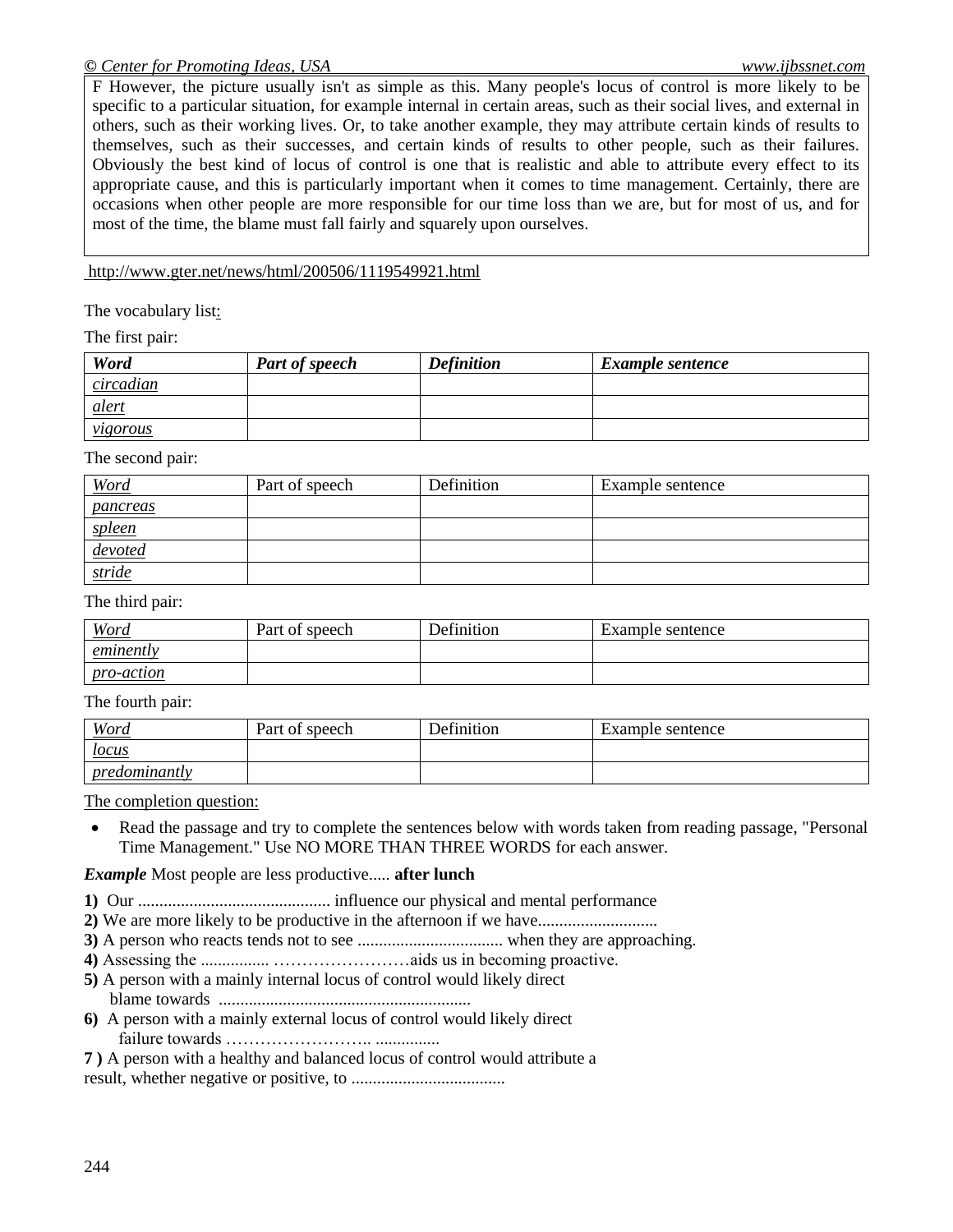### The homework:

Lesson Plan: Week 3 Day 6

| Week | Dav | Reading topic             | Strategy<br>and    | assignments |
|------|-----|---------------------------|--------------------|-------------|
|      |     |                           | question type      |             |
|      | W   | The dander of the smoking | Yes/ No/ Not Given |             |
|      |     |                           |                    |             |

## **Objectives:**

- 1- The students will have more knowledge of the danger of the smoking.
- 2- The students will learn new vocabulary related to the smoking.
- 3- The students will practice creating summary map.
- 4- The students will learn some strategies about answering "Yes / No / Not Given " question .
- 5- The students will practice speaking about the danger of the smoking.

## **Materials:**

1 - A video clip about the nicotine and its danger

<http://www.youtube.com/watch?v=yIURbmJZxIg&feature=related>

2- Handout and transprancy of the reading passage.

- 3- Handout of the vocabulary list.
- 4- Handout and transparency and the "Yes / No / Not Given " question .

# **Procedure:**

- A- The teacher will ask the students some questions to have a general discussion about the smoking and its danger. The questions are :
	- 1- Does anyone from your family or friend smoke?
	- 2- Is smoking common among young people?
	- 3- Why do people begin to smoke?
	- 4- What are the dangers of environmental (secondhand) tobacco smoke?
- B- The teacher will divide the students into two groups which contain four students .The teacher will show the students a video clip about the nicotine and its danger twice **(**Proscia, 2013) [\(http://www.youtube.com/watch?v=yIURbmJZxIg&feature=related](http://www.youtube.com/watch?v=yIURbmJZxIg&feature=related) ). The students will take few notes while they listen to it .Then, they will draw a short summary map on the board about it to explain it to the each other. Each group will explain their map to the other group.
- C- The teacher will distribute the reading passage handout to the groups. The first group will read A, B, C and G paragraphs and the second group will read D, E, F and G paragraphs.
- D- During the reading, the students will try to guess the meaning of some new vocabulary from the context and write them down in the vocabulary list because they will discuss the vocabulary meaning to each other.
- E- Each group will summarize the information which they will learn from their paragraphs and draw a summary map on the board. The, they will explain the summaries to each other. They may compare the general information which they draw in the first map with the second detailed map which focuses on specific information from the reading passage.
- F- The teacher will give the students a handout which has the "Yes / No / Not Given" question and will explain for them how to answer the question using a transparency. The teacher will give advice :
- 1- You need to understand clearly what Yes, No, Not given means:
	- Yes what the statement says is the same as what the text says. The words may be different but the idea is the same
	- $\bullet$  No what the statement says is the opposite of what the text says
	- Not given what the statement says is not in the text at all
- 2- Read the statements first. Find the key word. Use the key words to quickly find similar ideas in the text. Decide if they are the same as each statement, or if the information is not included.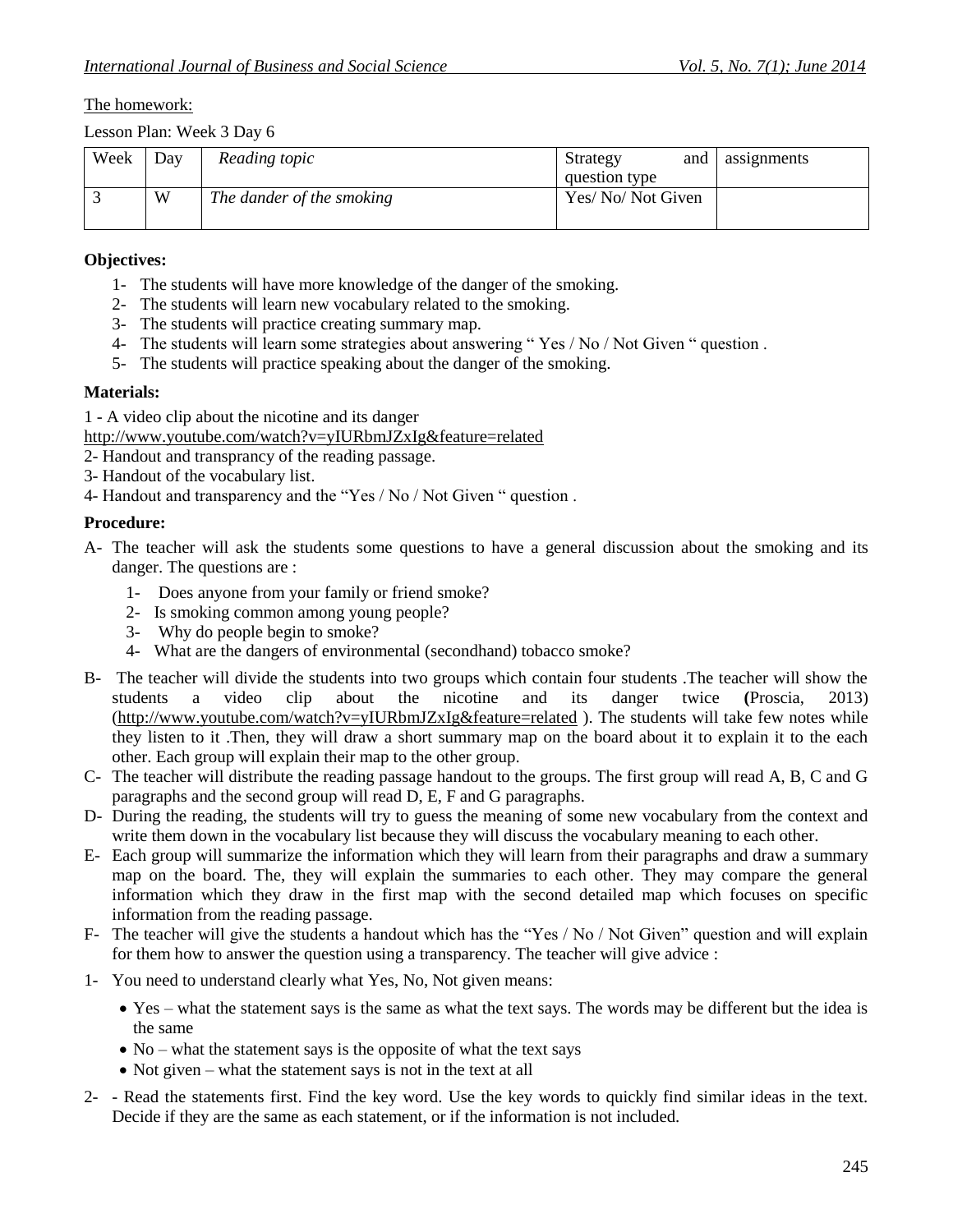- 3- Be careful. Not given means the information is not in the text. You may know that something is true but if it is not in the text, then it is Not given.
- 4- The teacher will model these strategies for the students so; the students will know how to answer them in their groups easily.

### The Reading Passage:

## The dander of the smoking

A Discovered in the early 1800s and named 'nicotia nine', the oily essence now called nicotine is the main active ingredient of tobacco. Nicotine, however, is only a small component of cigarette smoke, which contains more than 4,700 chemical compounds, including 43 cancer causing substances. In recent times, scientific research has been providing evidence that years of cigarette smoking astly increases the risk of developing fatal medical conditions. In addition to being responsible for more t ha n 85 per cent of lung cancers, smoking is associated with cancers of, amongst others, the mouth, stomach and kidneys, and is thought to cause about 14 percent of *leukemia* and *cervical* cancers. In 1990, smoking caused more than 84,000 deaths, mainly resulting from such problems as *pneumonia*, *bronchitis* and influenza. Smoking, it is believed, is responsible for 30 percent of all deaths from cancer and clearly represents the most important prevent able cause of cancer in countries like the United States today.

B Passive smoking, the breathing in of the side stream smoke from the burning of tobacco between *puffs* or of the smoke exhaled by a smoker, also causes a serious health risk. A report published in 1992 by the US Environment al Protection Agency (EPA) emphasized the health dangers, especially from side stream smoke. This type of smoke contains smaller particles and is therefore more likely to be deposited deep in the lungs. On the basis of this report, the EPA has classified environmental tobacco smoke in the highest risk category for causing cancer.

C As an illustration of the health risks, in the case of a married couple where one

partner is a smoker and one a nonsmoker, the latter is believed to have a 30 percent higher risk of death from heart disease because of passive smoking. The risk of lung cancer also increases over the years of exposure and the figure jumps to 80 percent if the spouse has been smoking four packs a day for 20 years. It has been calculated that 17 percent of cases of lung cancer can be attributed to high levels of exposure to second hand tobacco smoke during childhood and adolescence.

### D A more recent study by researchers at the University of California at San

Francisco (UCSF) has shown that secondhand cigarette smoke does more harm to nonsmokers than to smokers. Leaving aside the philosophical question of whether anyone should have to breathe someone else's cigarette smoke, the report suggests that the smoke experienced by many people in their daily lives is enough to produce substantial *adverse* effects on a person's heart and lungs.

EThe report, published in the Journal of the American Medical Association (AMA), was based on the researchers' own earlier research but also includes a review of studies over the past few years. The American Medical Association represents about half of all US doctors and is a strong *opponent* of smoking. The study suggests that people who smoke cigarettes are continually damaging their *cardiovascular* system, which adapts in order to *compensate* for the effects of smoking. It further states t at people who do not smoke do not have the benefit of their system adapting to t he smoke inhalation. Consequently, the effects of passive smoking are far greater on nonsmokers than on smokers.

F This report emphasizes that cancer is not caused by a single element in cigarette smoke; harmful effects to health are caused by many components. Carbon monoxide, for example, competes with oxygen in red blood cells and interferes with the blood's ability to deliver life giving oxygen to the heart. Nicotine and other toxins in cigarette smoke activate small blood cells called *platelets*, which increases the likelihood of blood *clots*, thereby affecting blood circulation throughout the body.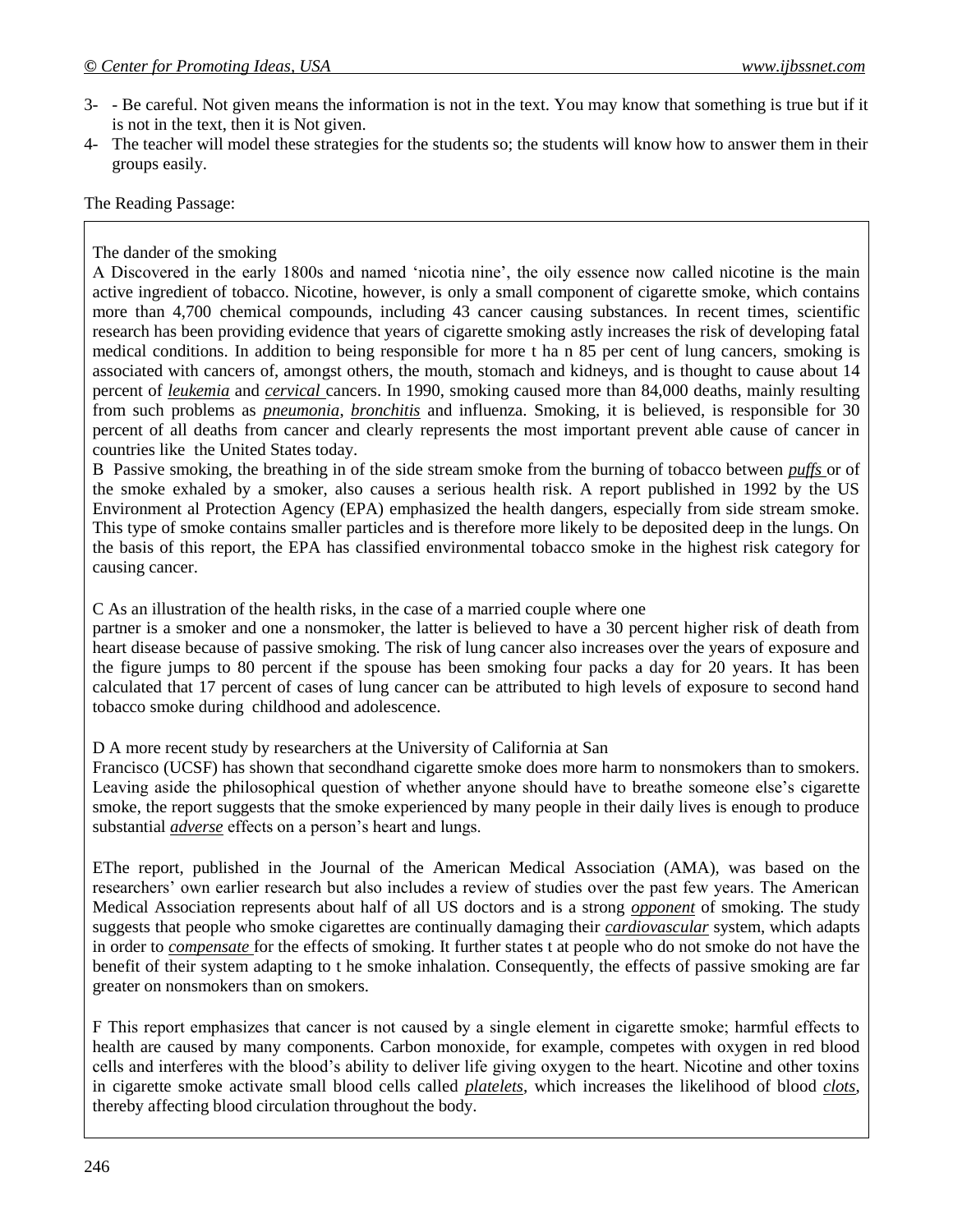The researchers criticize the practice of some scientific consultan s who work with the tobacco industry for assuming that cigarette smoke has the same impact on smokers as it does on nonsmokers. They argue that those scientists are underestimating the damage done by passive smoking and, in support of their recent findings, cite some previous research which points to passive smoking as the cause for between 30,000 and 60,000 deaths from heart attacks each year in the United States. This means that passive smoking is the third most prevent able cause of death after active smoking and alcohol related diseases

G The study argues that t e type of action needed against passive smoking should be similar to t hat being taken against illegal drugs and AIDS (SIDA). The UCSF researchers maintain that the simplest and most cost effective action is to establish smoke free work places, schools and public places.

[http://www.cambridgeesol.org/teach/ielts/academic\\_reading/data/AC%20R%20Sample%20Task%20Type%208](http://www.cambridgeesol.org/teach/ielts/academic_reading/data/AC%20R%20Sample%20Task%20Type%208%20Task.pdf) [%20Task.pdf](http://www.cambridgeesol.org/teach/ielts/academic_reading/data/AC%20R%20Sample%20Task%20Type%208%20Task.pdf)

The vocabulary list:

| Word              | Part of speech | <b>Definition</b> | <b>Example</b> sentence |
|-------------------|----------------|-------------------|-------------------------|
| leukemia          |                |                   |                         |
| cervical          |                |                   |                         |
| <i>pneumonia</i>  |                |                   |                         |
| <b>bronchitis</b> |                |                   |                         |
| puffs             |                |                   |                         |
| opponent          |                |                   |                         |
| cardiovascular    |                |                   |                         |
| compensate        |                |                   |                         |
| platelets         |                |                   |                         |
| clots             |                |                   |                         |

*Questions* 

Do the following statements reflect the claims of the writer in the passage?

*YES if the statement reflects the claims of the writer*

*NO if the statement contradicts the claims of the writer*

*NOT GIVEN if it is impossible to say what the writer thinks about this*

**1** Thirty per cent of deaths in the United States are caused by smoking related diseases.

- **2** If one partner in a marriage smokes, the other is likely to take up smoking.
- **3** Teenagers whose parents smoke are at risk of getting lung cancer at some time during their lives.

**4** Opponents of smoking financed the UCSF

# **The homework**

Lesson Plan: Week 4 Day 8

| Week | Day | Reading topic    | Strategy<br>question type | and | assignments |
|------|-----|------------------|---------------------------|-----|-------------|
|      | W   | Hearing problems | Short answers             |     |             |

# **Objectives:**

- **1-** Students will have knowledge about the hearing problems.
- **2-** Students will practice guessing the meaning of the vocabulary from the context.
- **3-** Students will learn some vocabulary related to hearing problems.
- **4-** Students will practice some strategies about how to answer the short questions
- **5-** Students will be able to answer the short questions.

# **Materials:**

- 7- The handout of the reading passage
- 8- The handout of the vocabulary lists.
- 9- The handout of the "short answer" question
- 10- A video clip about hearing protection noise safety training (SafteyCare, 2014)

<http://www.youtube.com/watch?v=ZeYRxlP4YEQ>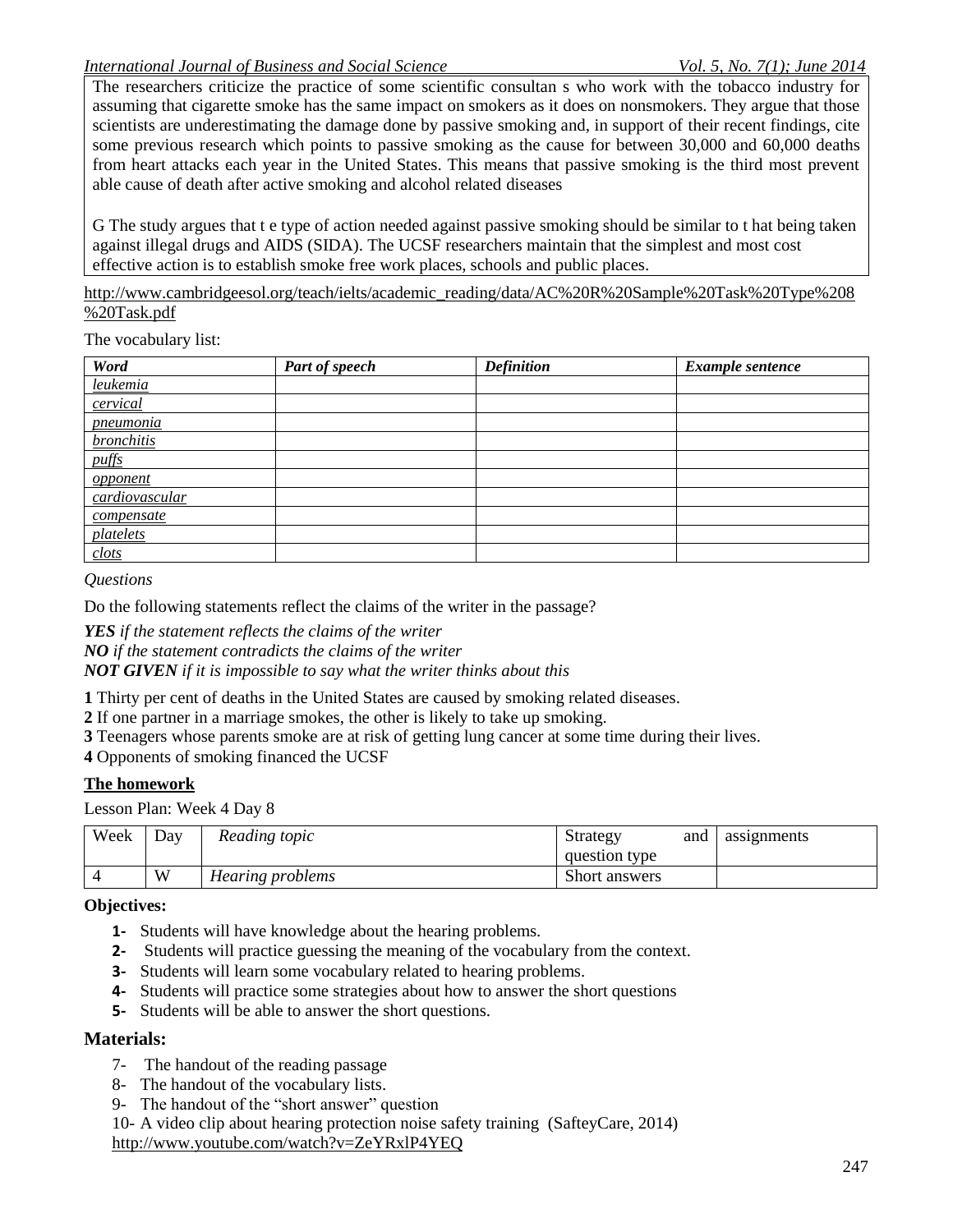## **Procedure**

E- The teacher will ask the students some questions and discuss them with the students

- 5- Do you live in a quiet place?
- 6- Do you feel comfortable with the noise?
- 7- Do you feel sometimes that your hearing is less than before?
- 8- Does anyone from your family or friend have a hearing problem?
- F- The teacher will show the students a video clip about hearing protection noise safety training to have an idea about the hearing problems before reading the passage. http://www.youtube.com/watch?v=ZeYRxlP4YEQ
- G- The teacher will ask the students to take notes while they are listening to answer some questions and discuss them :
	- 1- What are the causes of the hearing loss?
	- 2- What damage could happen to the ear by the noise?
- H- The teacher will discuss the meaning of the new vocabulary which occur in the video clip as listed below :

| Word             | Part of speech | <b>Definition</b> | <b>Example</b> sentence |
|------------------|----------------|-------------------|-------------------------|
| <b>Induced</b>   |                |                   |                         |
| Defect           |                |                   |                         |
| <b>Blows</b>     |                |                   |                         |
| Hazardous        |                |                   |                         |
| Permanent        |                |                   |                         |
| <b>Amplitude</b> |                |                   |                         |
| Pneumatic        |                |                   |                         |
| Nerves cells     |                |                   |                         |

I- The teacher will distribute the handout of the reading passage which includes eight paragraphs. The teacher will let the students to choose a letter of a paragraph randomly from a small box so each student will be assigned to read only one paragraph.

- J- The teacher will give them the vocabulary list related to their paragraphs so; they can guess the meaning from the reading context while they are reading.
- K- Each student will be responsible of summarizing the information from their paragraphs to the whole class.
- L- The teacher will give them a handout of the questions which require short answers to answer and discuss them together.
- M-The teacher will ask the students about the strategies which they use to find the answers and discuss the usefulness of these strategies. The handout:

The reading passage:

### **Hearing Problems**

### *Paragraph 1*

The old *adage extols* the virtue of silence by claiming it is golden, yet experience tells us that silence is as hard to come by as the *precious* metal itself. The benefit of silence to the human ear is scientifically demonstrable. Less *superfluous* noise; less impairment to the hearing. Yet this precious *commodity* is no longer valued. Noise is ever present in modern life and is an accumulative experience. The ill effects of noise pollution are of two kinds: *acute - exposure* to an individual instance of a very loud noise, such as a gunshot or explosion; and *chronic* - the experience of too much noise over an extended period of time.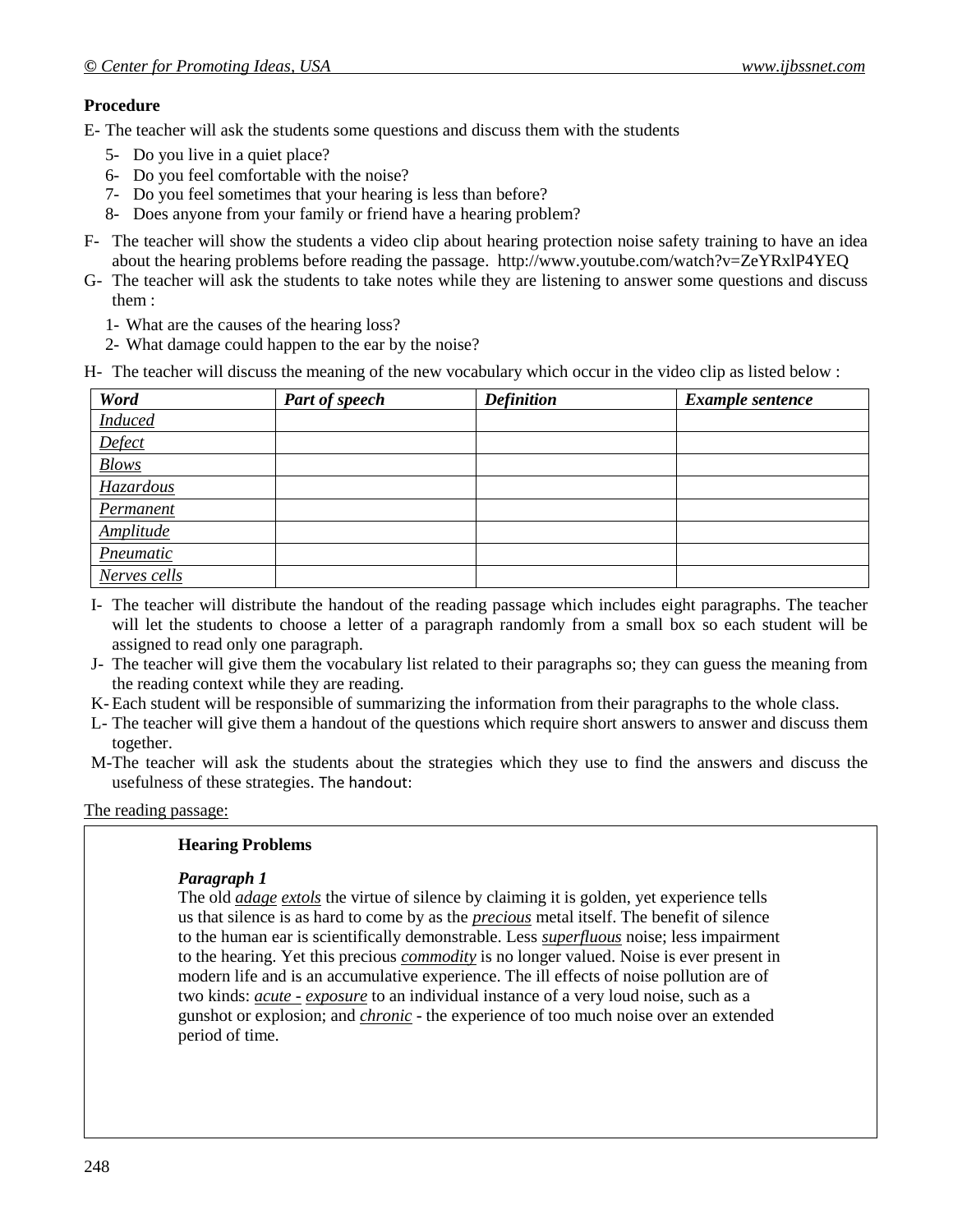# *Paragraph 2*

City and urban *dwellers* exist in an increasingly noise-ridden environment, and it is now almost impossible to escape exposure to high noise levels. Even if we exclude the more obvious sources of noise pollution such as jet plane engines, road works, power tools, loud music at dance parties and so on, it is clear that noise is a constant and often unwelcome *companion*. We have only to walk through a suburban shopping mall or department store, or catch a bus or train to be subjected to noise levels that a few decades ago would have been considered beyond human endurance. The popular practice of "*layering*" sound, by adding a louder source of noise to that which already exists in order to mask it, merely *compounds* the problem. Because of the accumulative nature of noise abuse, constant noise is worse than noisy periods interspersed with silence.

# *Paragraph 3*

Our noise level acceptance *threshold* is rising in step with the number of persons developing hearing problems. Data available from a recent survey conducted by the Australian Bureau of Statistics show that 7.4% of people over 14 years of age have some *discernible* hearing problem. According to the survey, 24.6% of the 7.4% of persons with affected hearing have problems caused by *subjection* to a constant *barrage* of noise, either at work, in the everyday living environment, or as the result of a particular choice of leisure activity. The problem is most severe for males aged between 25 and 64 years of age, 9.1% of whom have a hearing disability, and for which the cause is constant noise in 44.4% of cases.

# *Paragraph 4*

Of current concern to *acoustical* engineers and psychologists at the National Acoustics Laboratories in Sydney, Australia, is the potential for damage to the eardrum caused by the transmission of loud sound through earphones placed directly into the ear canal. An almost universal *fad* among young people, the pocket-sized radio-cassette player (commonly known by the brand name "Walkman") may be exposing its owner to greater than the maximum safe *dosage* of noise recommended for industrial workers – 90 decibels<sup>\*</sup> over a period of 8 hours. This dosage, called Dose 1, can be achieved much sooner by exposing the ear to only slightly more than 90 *decibels*. Increases to the decibel level *logarithmically* shorten the exposure time required to reach a given dose. For instance, to achieve Dose 1 in 4 hours, it is necessary to raise the decibel exposure level by a mere 3 decibels.

# *Paragraph 5*

One danger posed to young ears is that the peak sound level from these radio-cassette players is often far too great; at high volume it is all too easy to receive Dose 1 in a short period of time. Any further noise heard above 90 decibels that day and the recipient is causing measurable damage to his or her ears. Another danger is the likelihood of a change in the pain *threshold* of noise resulting in users *compensating* by increasing the volume to levels way above what is considered safe. Finally, insertable earphones block the ear canal, thereby further increasing the noise level absorbed.

# *Paragraph 6*

But perhaps the most *alarming* potential for danger caused by insertable earphones is the ease with which the listener can exceed the safe time length of exposure to noise. The small earphones can be comfortably worn for extended periods of time. What is more, there is the danger of falling asleep with the earphones inserted, leading to an accumulation of *excess* noise while unconscious.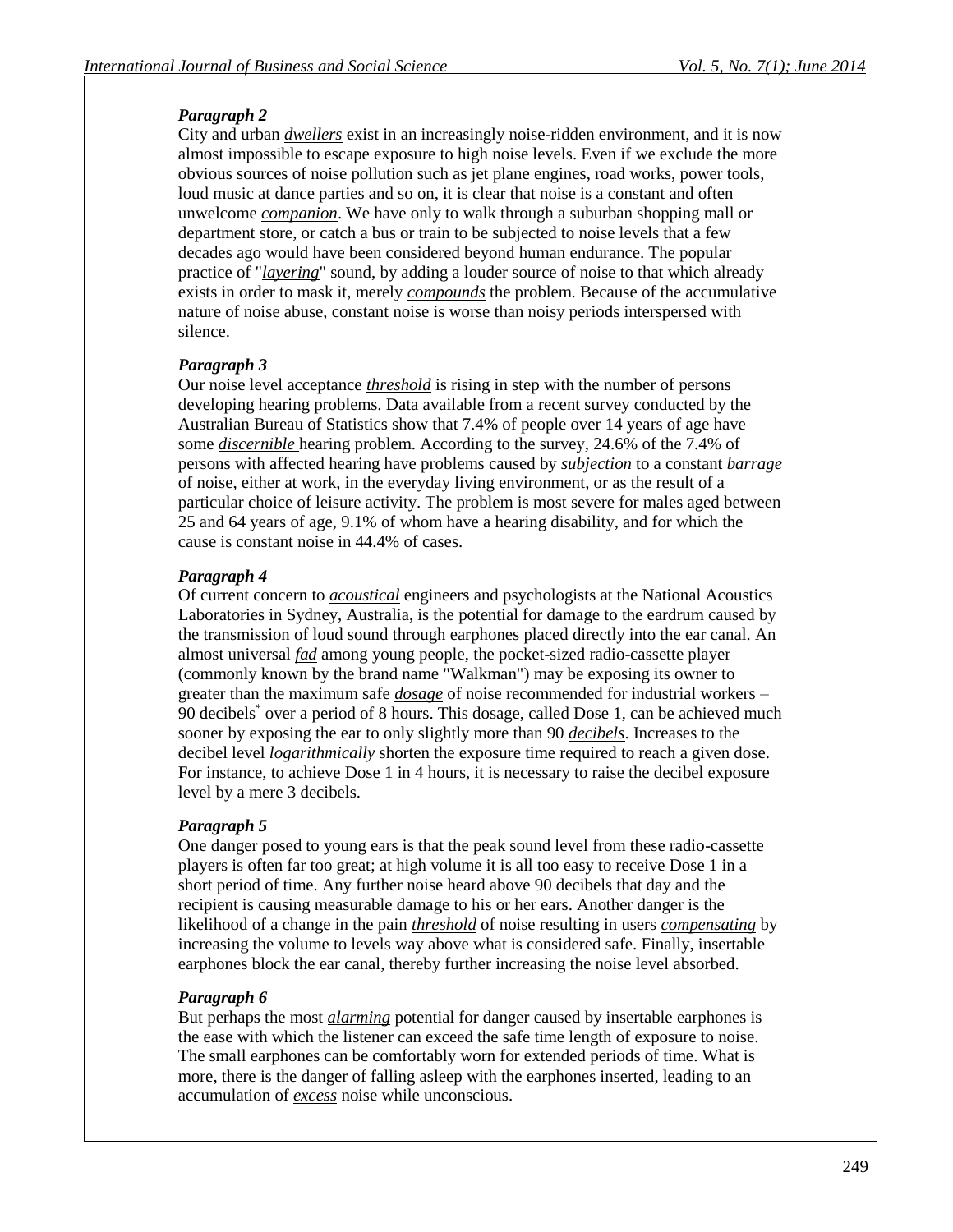# *Paragraph 7*

Noise abuse soon leads to varying degrees of hearing loss. What may begin as an *acute* temporary condition, in time becomes a *chronic* and irreversible disability. A common complaint is "*tinnitus*", or a "ringing in the ears" which fails to *subside* after the ears are subjected to a short but extreme dose of noise. It is an *exhausting* condition that can seriously threaten the composure of the sufferer who can be driven to near madness. It is believed the composer Beethoven was particularly *aggravated* by this *malady*. At present, there is little that can be done in the majority of cases, although the victim might be able to obtain some temporary relief by using a masking device which blocks out the *offending* frequencies of sound with other, less annoying frequencies.

# *Paragraph 8*

*Inevitably*, though, years of excessive noise accumulation take their *toll* and partial or complete deafness results. If silence is the cure for *ailing* ears (or, at least, the best way to prevent further *deterioration* of one's hearing), it is *sobering* to realise that it is also the unfortunate and permanent curse of a lifetime of noise abuse caused by ignoring the warnings (Education.kulichki.net, 2013).

<http://education.kulichki.net/lang/ieread.html>

The vocabulary list:

### Paragraph one:

| Word                   | Part of speech | <b>Definition</b> | <b>Example</b> sentence |
|------------------------|----------------|-------------------|-------------------------|
| <u>adage</u><br>extols |                |                   |                         |
|                        |                |                   |                         |
| precious               |                |                   |                         |
| superfluous            |                |                   |                         |
| commodity              |                |                   |                         |
| acute - exposure       |                |                   |                         |
| chronic                |                |                   |                         |

### Paragraph two:

| <u>Word</u>        | Part of speech | <b>Definition</b> | <b>Example sentence</b> |
|--------------------|----------------|-------------------|-------------------------|
| $d$ <i>wellers</i> |                |                   |                         |
| <u>companion</u>   |                |                   |                         |
| layering           |                |                   |                         |
| compounds          |                |                   |                         |

### Paragraph three:

| <b>Word</b>        | Part of speech | <b>Definition</b> | <b>Example sentence</b> |
|--------------------|----------------|-------------------|-------------------------|
| threshold          |                |                   |                         |
| <i>discernible</i> |                |                   |                         |
| <i>subjection</i>  |                |                   |                         |
| <u>barrage</u>     |                |                   |                         |

### Paragraph four:

| <b>Word</b>            | Part of speech | <b>Definition</b> | <b>Example sentence</b> |
|------------------------|----------------|-------------------|-------------------------|
| <i>acoustical</i>      |                |                   |                         |
| fad                    |                |                   |                         |
| dosage                 |                |                   |                         |
| decibels               |                |                   |                         |
| <i>logarithmically</i> |                |                   |                         |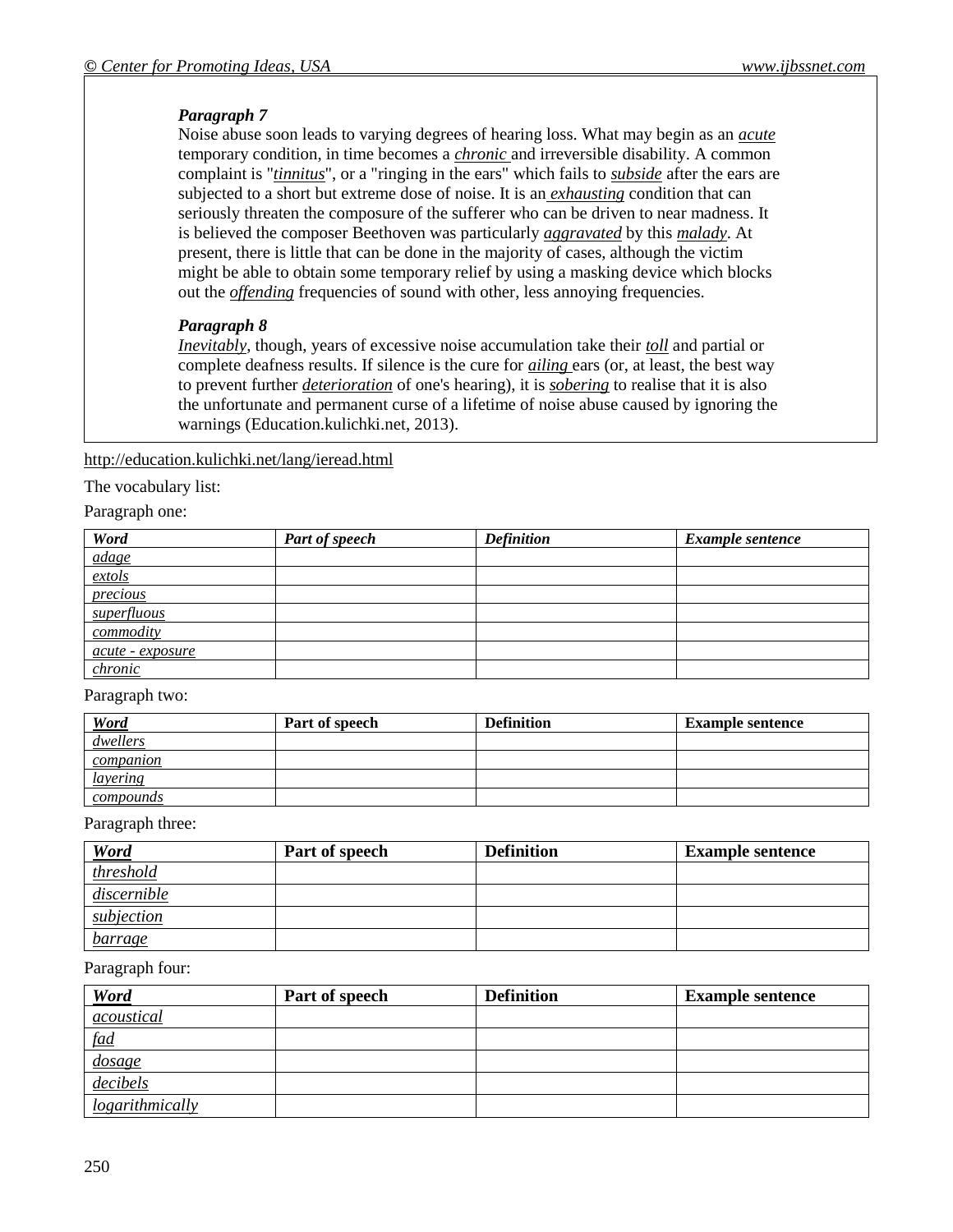Paragraph five:

| Word                | Part of speech | <b>Definition</b> | <b>Example sentence</b> |
|---------------------|----------------|-------------------|-------------------------|
| <i>threshold</i>    |                |                   |                         |
| <u>compensating</u> |                |                   |                         |

Paragraph six:

| Word            | Part of speech | <b>Definition</b> | <b>Example sentence</b> |
|-----------------|----------------|-------------------|-------------------------|
| <u>alarming</u> |                |                   |                         |
| <u>excess</u>   |                |                   |                         |

#### Paragraph seven:

| <b>Word</b>       | Part of speech | <b>Definition</b> | <b>Example sentence</b> |
|-------------------|----------------|-------------------|-------------------------|
| acute             |                |                   |                         |
| chronic           |                |                   |                         |
| <i>tinnitus</i>   |                |                   |                         |
| subside           |                |                   |                         |
| exhausting        |                |                   |                         |
| <u>aggravated</u> |                |                   |                         |
| malady            |                |                   |                         |
| <i>offending</i>  |                |                   |                         |

### Paragraph eight

| <b>Word</b>   | Part of speech | <b>Definition</b> | <b>Example sentence</b> |
|---------------|----------------|-------------------|-------------------------|
| Inevitably    |                |                   |                         |
| $roll$        |                |                   |                         |
| ailing        |                |                   |                         |
| deterioration |                |                   |                         |
| sobering      |                |                   |                         |

The question:

 *Answer the questions below by using words and phrases taken from the reading passage entitled "Hearing Problems".*

*Note: use NO MORE THAN THREE WORDS for each answer.*

- **Q1. In Paragraph 1, what are the words of the old adage?**
- **Q2. In Paragraph 1, less damage to the hearing is the result of...**
- **Q3. How many sources are given for hearing problems caused by constant noise?**
- **Q4. What might a sufferer of "tinnitus" get by blocking out certain sound frequencies?**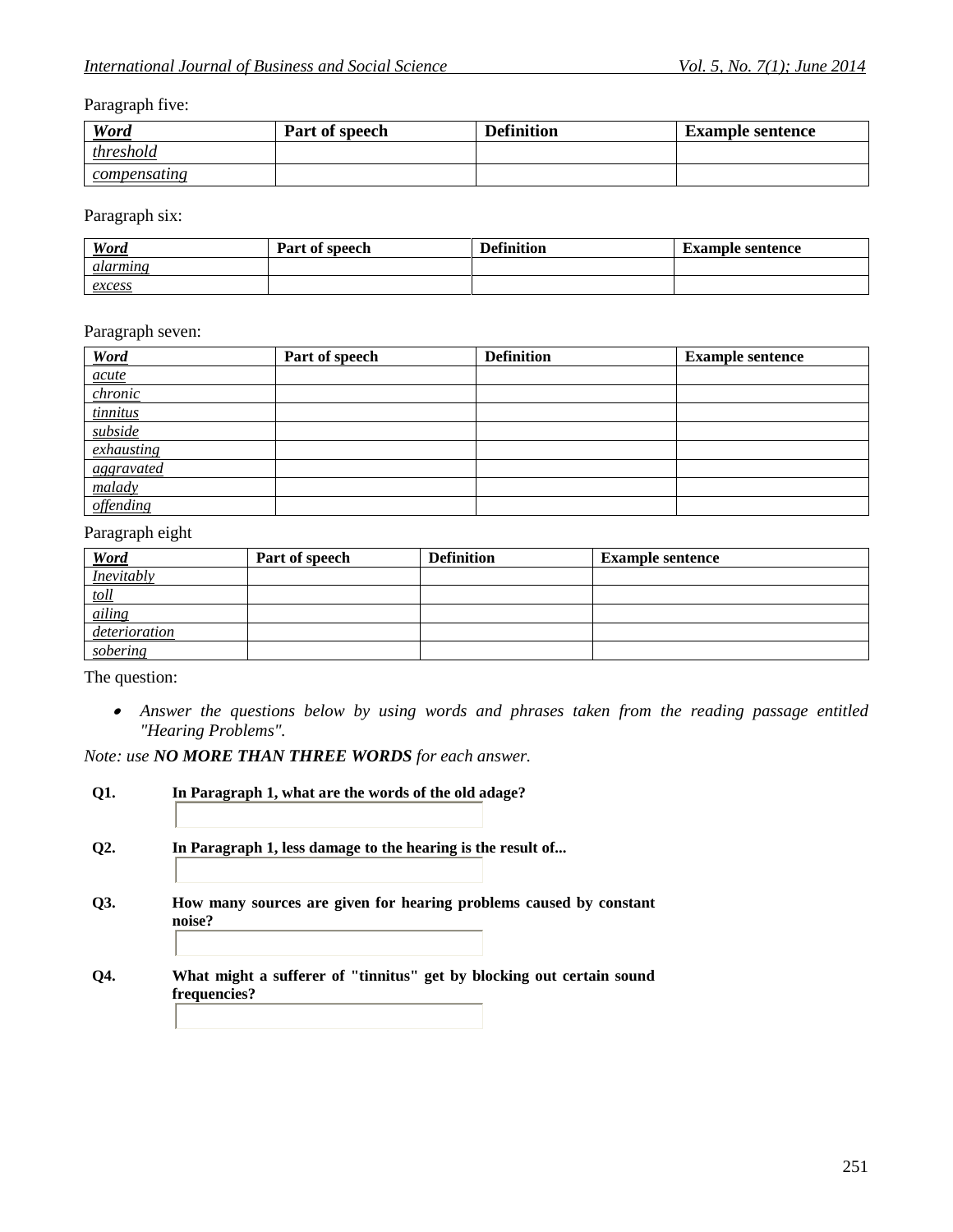#### *The answers :*

| Q1. | In Paragraph 1, what are the words of the old adage?                               |
|-----|------------------------------------------------------------------------------------|
|     | silence is golden                                                                  |
| Q2. | In Paragraph 1, less damage to the hearing is the result of                        |
|     | less superfluous noise                                                             |
| Q3. | How many sources are given for hearing problems caused by constant noise?          |
|     | 3                                                                                  |
| Q4. | What might a sufferer of "tinnitus" get by blocking out certain sound frequencies? |
|     | (some) temporary relief                                                            |

## **The homework**

Lesson Plan: Week 5 Day 9

| Week | Dav. | Reading topic            | Strategy and             | assignments |
|------|------|--------------------------|--------------------------|-------------|
|      |      |                          | question type            |             |
|      | M    | Lessons from the Titanic | Matching<br><i>cause</i> |             |
|      |      |                          | and effect)              |             |

### **Objectives:**

- **1-** Students will have knowledge about how Titanic sunk and learn some lessons from this disaster.
- **2-** Students will learn some vocabulary related to the time of Titanic.
- **3-** Students will practice answering "cause and effect" question.
- **4-** Students will practice take noting strategy.
- **5-** Students will practice speaking, arguing, and giving opinions.

### **Materials:**

- **1-** The handout of the reading passage
- **2-** The handout of the vocabulary list
- **3-** The handout of the " cause and effect " question
- **4-** a documentary video clip about the Titanic ship and its disaster [http://www.youtube.com/watch?v=iEXWG6d6aoc&feature=PlayList&p=BEA3E1572D7369F6&index=](http://www.youtube.com/watch?v=iEXWG6d6aoc&feature=PlayList&p=BEA3E1572D7369F6&index=10) [10](http://www.youtube.com/watch?v=iEXWG6d6aoc&feature=PlayList&p=BEA3E1572D7369F6&index=10)

# **Procedure**

- A- The teacher will ask the students some questions which they can give their opinions :
	- 1- Did you watch the Titanic movie?
	- 2- What do you know about the Titanic ship?
	- 3- Have you read about the Titanic disaster?
	- 4- What are the causes of Titanic to sink?
	- 5- [Was the titanic a 'man made' disaster, or a 'natural' one, because of the iceberg?](http://www.answerbag.com/q_view/1114020)
- B- The teacher will show the students a documentary video clip about the Titanic ship and its disaster to have more authentic knowledge about it. [http://www.youtube.com/watch?v=iEXWG6d6aoc&feature=PlayList&p=BEA3E1572D7369F6&index=](http://www.youtube.com/watch?v=iEXWG6d6aoc&feature=PlayList&p=BEA3E1572D7369F6&index=10)

[10](http://www.youtube.com/watch?v=iEXWG6d6aoc&feature=PlayList&p=BEA3E1572D7369F6&index=10)

- C- The teacher will ask the students to take notes while listening to discuss the information of the Titanic disaster which occurs in the video clip as a whole class.
- D- The teacher will distribute the handout of the reading passage. The students will work in four groups which include two students. Each group will read only two paragraphs, and the teacher will read the last three paragraphs. While they are reading, they will try to guess the meaning of some new vocabulary from the context which is listed in the vocabulary list.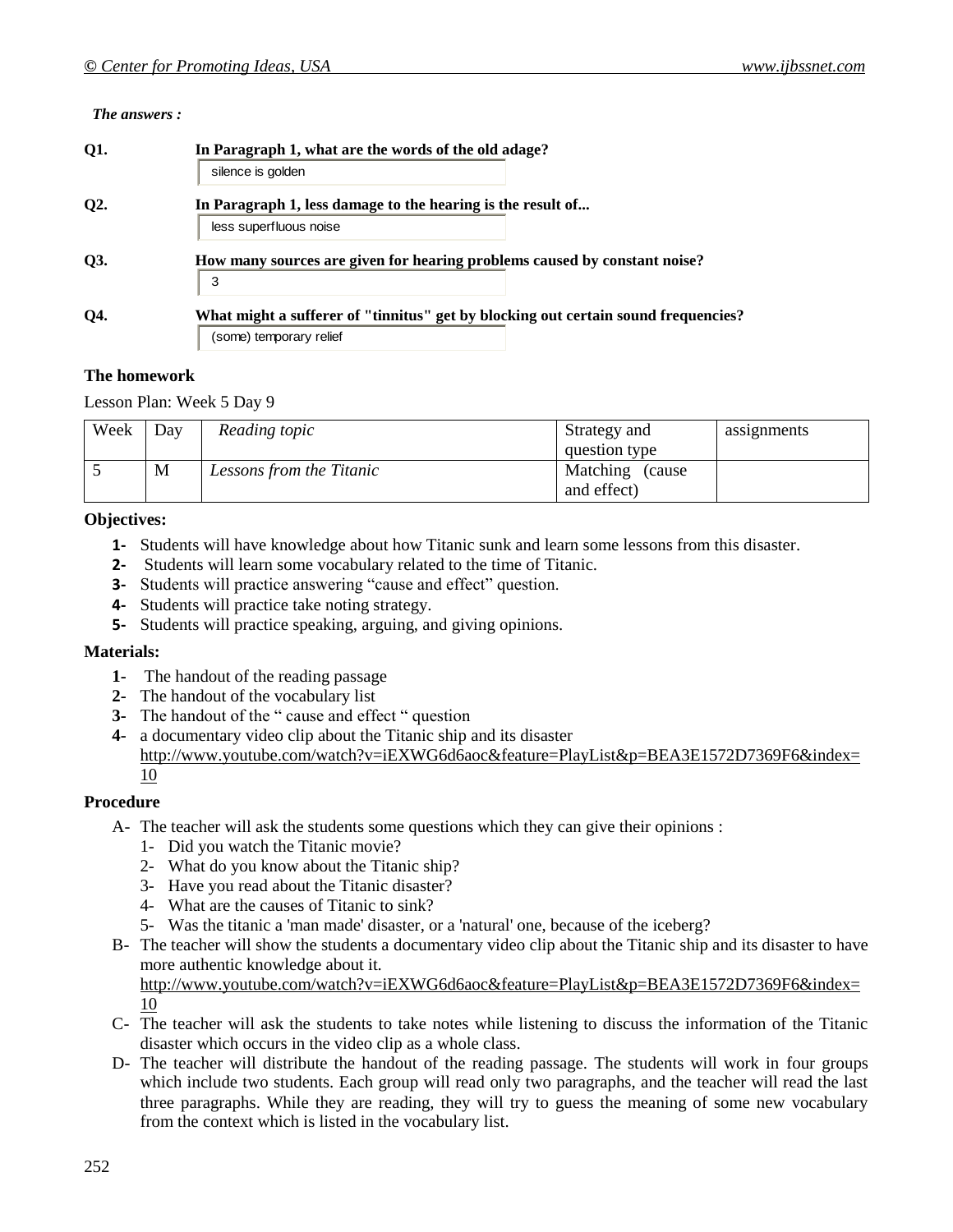- E- Each group will summarize the information which they have in their paragraphs to the whole class and give some arguments and opinions about the causes of this disaster.
- F- The teacher will distribute the handout of the"cause and effect "question to answer it in their groups.
- G- The teacher will discuss the answers with the students; ask the groups about the place where they find the answers from the reading passage, and strategies they use in answering this question.
- H- The teacher will ask the students: "What did you learn from the Titanic disaster?" and discuss that as a whole class.

The handout:

The reading passage:

## **Lessons from the Titanic**

**A** From the comfort of our modern lives we tend to look back at the turn of the twentieth century as a dangerous time for sea travelers. With limited communication facilities, and shipping technology still in its *infancy* in the early nineteen hundreds, we consider ocean travel to have been a risky business. But to the people of the time it was one of the safest forms of transport. At the time of the Titanic's *maiden voyage* in 1912, there had only been four lives lost in the previous forty years on passenger ships on the North Atlantic crossing. And the Titanic was confidently proclaimed to be unsinkable. She represented the *pinnacle* of technological advance at the time. Her builders, *crew* and passengers had no doubt that she was the finest ship ever built. But still she did sink on April 14, 1912, taking 1,517 of her passengers and crew with her.

**B** The RMS Titanic left Southampton for New York on April 10, 1912. On board were some of the richest and most famous people of the time who had paid large sums of money to sail on the first voyage of the most luxurious ship in the world. Imagine her placed on her end: she was larger at 269 metres than many of the tallest buildings of the day. And with nine *decks*, she was as high as an eleven storey building. The Titanic carried 329 first class, 285 second class and 710 third class passengers with 899 crew members, under the care of the very experienced Captain Edward J. Smith. She also carried enough food to feed a small town, including 40,000 fresh eggs, 36,000 apples, 111,000 lbs of fresh meat and 2,200 lbs of coffee for the five day journey.

**C** RMS Titanic was believed to be unsinkable because the *hull* was divided into sixteen *watertight compartments*. Even if two of these compartments flooded, the ship could still float. The ship's owners could not imagine that, in the case of an accident, the Titanic would not be able to float until she was rescued. It was largely as a result of this confidence in the ship and in the safety of ocean travel that the disaster could claim such a great loss of life.

**D** In the ten hours prior to the Titanic's fatal *collision* with an *iceberg* at 11.40pm, six warnings of icebergs in her path were received by the Titanic's wireless operators. Only one of these messages was formally posted on the bridge; the others were in various locations across the ship. If the combined information in these messages of iceberg positions had been *plotted*, the ice field which lay across the Titanic's path would have been *apparent*. Instead, the lack of formal procedures for dealing with information from a relatively new piece of technology, the wireless, meant that the danger was not known until too late. This was not the fault of the Titanic crew. Procedures for dealing with warnings received through the wireless had not been formalized across the shipping industry at the time. The fact that the wireless operators were not even Titanic crew, but rather contracted workers from a wireless company, made their role in the ship's operation quite unclear.

**E** Captain Smith's seemingly casual attitude in increasing the speed on this day to a dangerous 22 knots or 41 kilometres per hour, can then be partly explained by his ignorance of what *lay* ahead. But this only partly accounts for his actions, since the spring weather in Greenland was known to cause huge chunks of ice to break off from the *glaciers*. Captain Smith knew that these icebergs would float southward and had already acknowledged this danger by taking a more southerly route than at other times of the year. So why was the Titanic travelling at high speed when he knew, if not of the specific risk, at least of the general risk of icebergs in her path? As with the lack of coordination of the wireless messages, it was simply standard operating procedure at the time. Captain Smith was following the practices accepted on the North Atlantic, practices which had *coincided* with forty years of safe travel. He believed, wrongly as we now know, that the ship could turn or stop in time if an iceberg was sighted by the *lookouts.*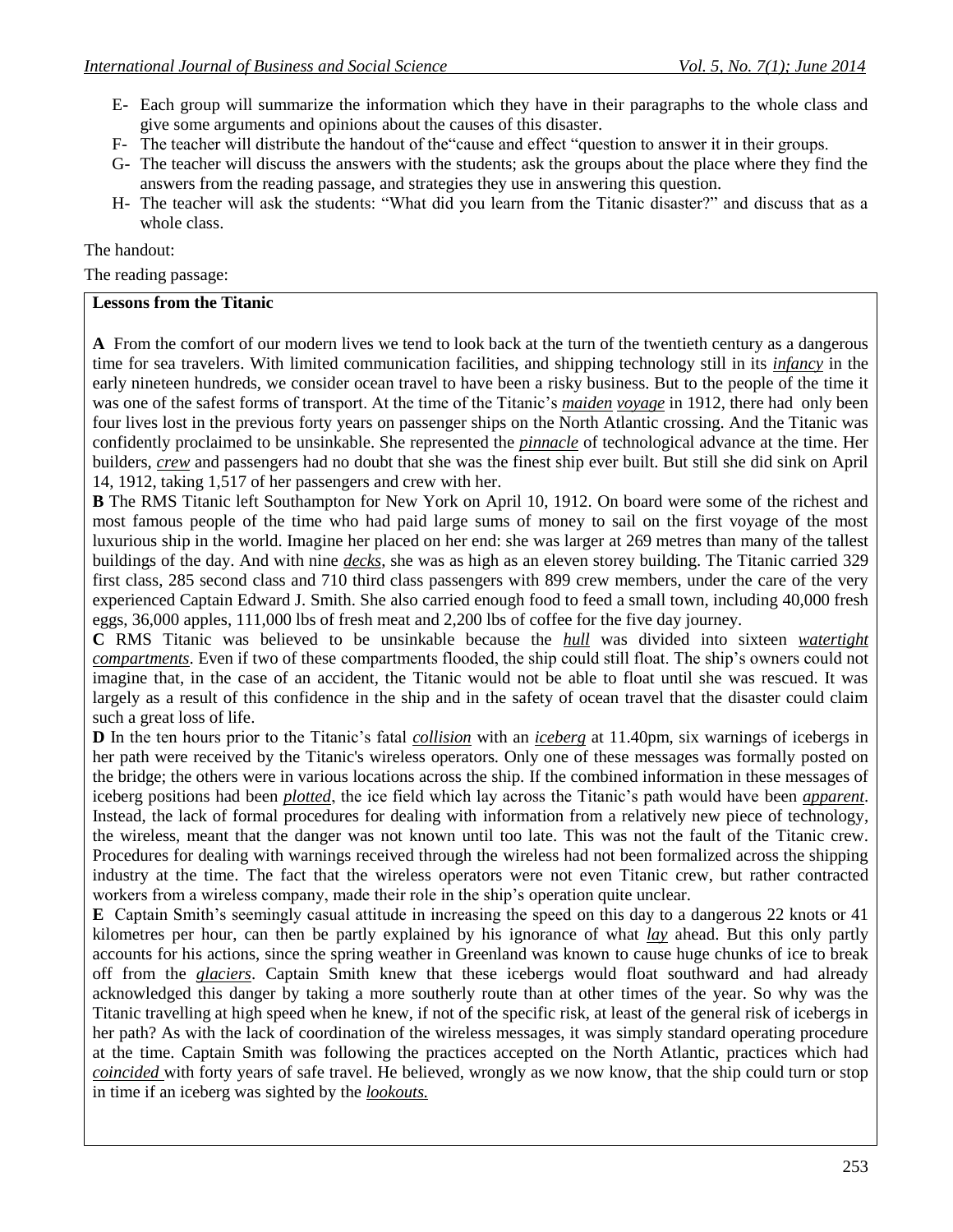**F** There were around two and a half hours between the time the Titanic *rammed* into the iceberg and its final *submersion*. In this time 705 people were loaded into the twenty lifeboats. There were 473 empty seats available on lifeboats while over 1,500 people drowned. These figures raise two important issues. Firstly, why there were not enough lifeboats to seat every passenger and crew member on board. And secondly, why the lifeboats werenot full.

**G** The Titanic had sixteen lifeboats and four *collapsible* boats which could carry just over half the number of people on board her *maiden voyage* and only a third of the Titanic's total capacity. Regulations for the number of lifeboats required were based on *outdated* British Board of Trade regulations written in 1894 for ships a quarter of the Titanic's size, and had never been revised. Under these requirements, the Titanic was only obliged to carry enough lifeboats to seat 962 people. At design meetings in 1910, the shipyard's managing director, Alexander Carlisle, had proposed that forty eight lifeboats be installed on the Titanic, but the idea had been quickly rejected as too expensive. Discussion then turned to the ship's décor, and as Carlisle later described the incident … 'we spent two hours discussing carpet for the first class cabins and fifteen minutes discussing lifeboats'.

**H** The belief that the Titanic was unsinkable was so strong that passengers and crew alike *clung* to the belief even as she was actually sinking. This attitude was not helped by Captain Smith, who had not *acquainted* his senior officers with the full situation. For the first hour after the collision, the majority of people aboard the Titanic, including senior crew, were not aware that she would sink, that there were insufficient lifeboats or that the nearest ship responding to the Titanic's *distres*s calls would arrive two hours after she was on the bottom of the ocean. As a result, the officers in charge of loading the boats received a very *halfhearted* response to their early calls for women and children to board the lifeboats. People felt that they would be safer, and certainly warmer, aboard the Titanic than *perched* in a little boat in the North Atlantic Ocean. Not realising the *magnitud*e of the *impending* disaster themselves, the officers allowed several boats to be lowered only half full.

**I** Procedures again were at fault, as an additional reason for the officers' *reluctance* to lower the lifeboats at full capacity was that they feared the lifeboats would *buckle* under the weight of 65 people. They had not been informed that the lifeboats had been fully tested prior to departure. Such procedures as assigning passengers and crew to lifeboats and lifeboat loading drills were simply not part of the standard operation of ships nor were they included in crew training at this time. © 1999 Holmesglen Institute of TAFE 5

**J** As the Titanic sank, another ship, believed to have been the Californian, was seen motionless less than twenty miles away. The ship failed to respond to the Titanic's eight distress *rockets*. Although the officers of the Californian tried to signal the Titanic with their *flashing* Morse lamp, they did not wake up their radio operator to listen for a distress call. At this time, communication at sea through wireless was new and the benefits not well appreciated, so the wireless on ships was often not operated around the clock. In the case of the Californian, the wireless operator slept unaware while 1,500 Titanic passengers and crew drowned only a few miles away.

**K** After the Titanic sank, investigations were held in both Washington and London. In the end, both inquiries decided that no one could be blamed for the sinking. However, they did address the fundamental safety issues which had contributed to the enormous loss of life. As a result, international agreements were drawn up to improve safety procedures at sea. The new regulations covered 24 hour wireless operation, crew training, proper lifeboat drills, lifeboat capacity for all on board and the creation of an international ice *patrol* ( Preparing for the IELTS test with Holmesglen Institute of TAFE', 2013).

[http://www.world-english.org/ielts\\_reading.pdf](http://www.world-english.org/ielts_reading.pdf)

The vocabulary list:

Paragraphs A and B :

| Word               | Part of speech | <b>Definition</b> | <b>Example sentence</b> |
|--------------------|----------------|-------------------|-------------------------|
| infancy            |                |                   |                         |
| maiden             |                |                   |                         |
| voyage             |                |                   |                         |
| pinnacle           |                |                   |                         |
|                    |                |                   |                         |
| $rac{crew}{decks}$ |                |                   |                         |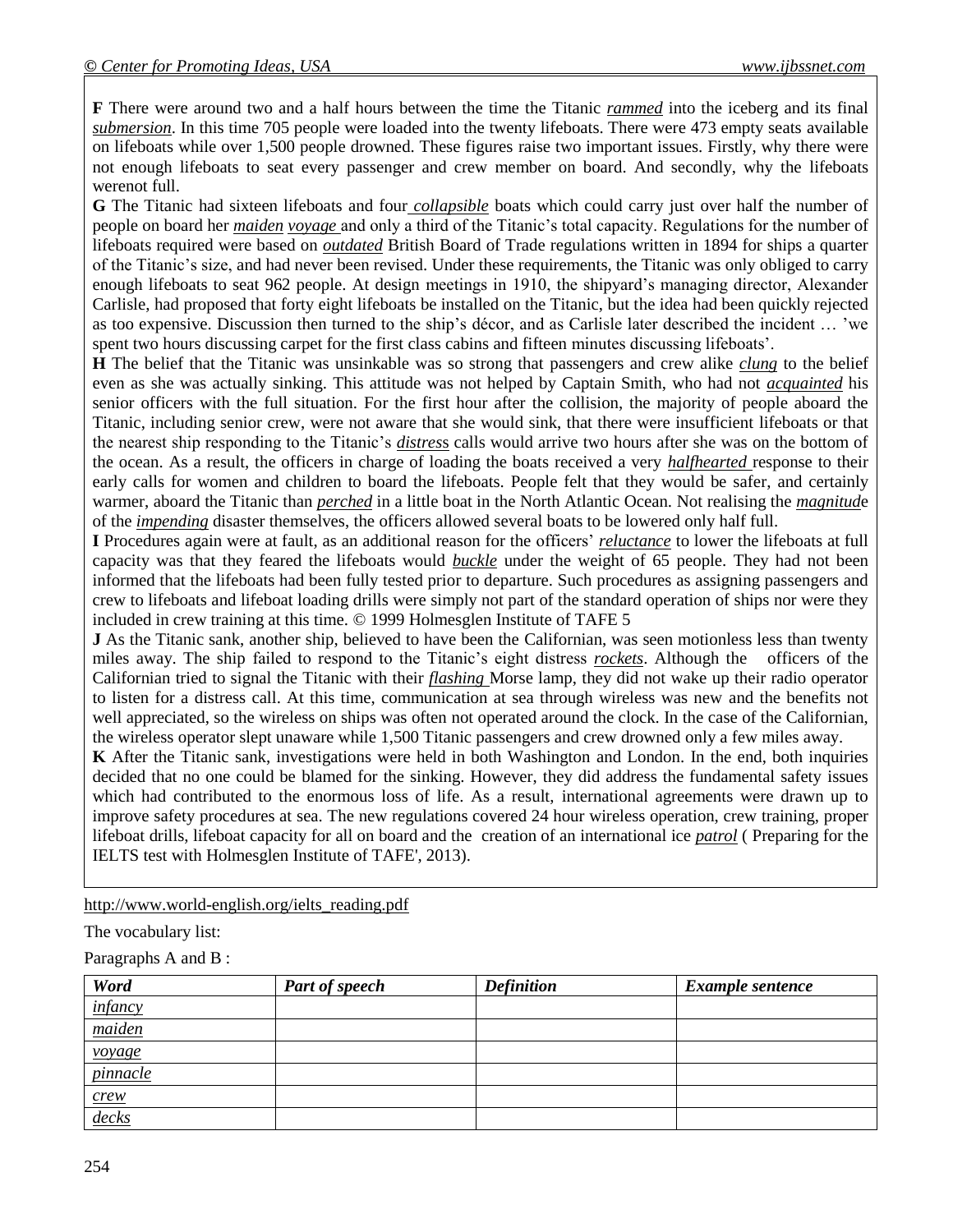## Paragraphs C and D :

| Word           | Part of speech | <b>Definition</b> | <b>Example sentence</b> |
|----------------|----------------|-------------------|-------------------------|
| hull           |                |                   |                         |
| watertight     |                |                   |                         |
| compartments   |                |                   |                         |
| collision      |                |                   |                         |
| <i>iceberg</i> |                |                   |                         |
| plotted        |                |                   |                         |
| apparent       |                |                   |                         |

## Paragraphs E and F:

| <b>Word</b>            | Part of speech | <b>Definition</b> | <b>Example sentence</b> |
|------------------------|----------------|-------------------|-------------------------|
| $\frac{lay}{\sqrt{2}}$ |                |                   |                         |
| glaciers               |                |                   |                         |
| coincided              |                |                   |                         |
| lookouts               |                |                   |                         |
| rammed                 |                |                   |                         |
| submersion             |                |                   |                         |

## Paragraphs G and H:

| <b>Word</b>       | Part of speech | <b>Definition</b> | <b>Example sentence</b> |
|-------------------|----------------|-------------------|-------------------------|
| collapsible       |                |                   |                         |
| maiden            |                |                   |                         |
| voyage            |                |                   |                         |
| <b>outdated</b>   |                |                   |                         |
| clung             |                |                   |                         |
| <i>acquainted</i> |                |                   |                         |
| distress          |                |                   |                         |
| halfhearted       |                |                   |                         |
| perched           |                |                   |                         |
| magnitude         |                |                   |                         |
| <i>impending</i>  |                |                   |                         |

Paragraphs I, J and K:

| <u>Word</u>   | Part of speech | <b>Definition</b> | <b>Example sentence</b> |
|---------------|----------------|-------------------|-------------------------|
| reluctance    |                |                   |                         |
| <b>buckle</b> |                |                   |                         |
| rockets       |                |                   |                         |
| flashing      |                |                   |                         |
| patrol        |                |                   |                         |

The "cause and effect" question

The reading passage describes a number of cause and effect relationships. Match each cause (1-4) in List A with its effect (A-H) in List